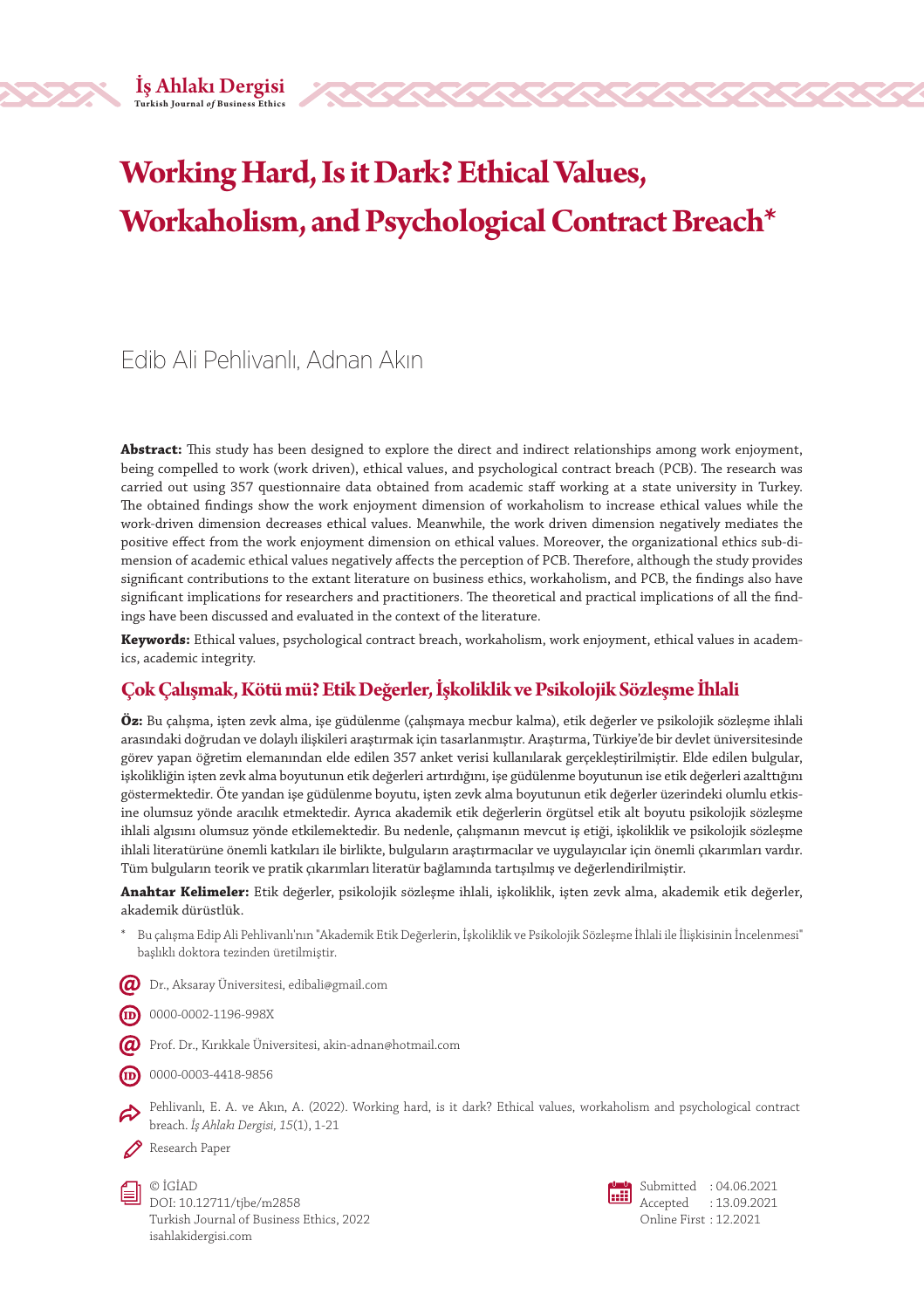## **Introduction**

Aristotle stated that a good, beautiful, and quality life can be achieved by balancing various virtues such as ethical values. In today's societies, increasing the value and importance given to success raises the bar for success. This trend toward perfectionism pushes the phenomenon of balancing virtues. Success that is achieved as a result of the work of a virtuous individual will positively contribute to increasing social welfare. However, a system of work and success that employs destructive competition will upset the balance of virtues and reduce social welfare accordingly. Therefore, the main thing is to have a work and success scheme based on constructive competition. In this context, individuals want to work, achieve and gain economic and social benefits in return for their efforts. Add to this certain cultures' understanding of the sanctity of work, and individuals may make it their passion to work harder for more success. This passion, also defined as workaholism, will have no negative consequences as long as the individual is limited to loving their job. However, if an individual goes beyond loving their job (Machlowitz, 1978) to constantly thinking about work or feeling guilty when not at work or if workaholism turns into obsessive behaviors (Burke, 1999), which are also defined as work driven, problems will begin to manifest themselves in the individual's life. When examining the literature on workaholism and ethical values, no study directly addressing these two concepts could be found. However, Porter (2004) stated obsessive behaviors to be able to develop in individuals who prioritize work and to likely be harmful for work ethics.

As is known, universities are respected institutions that produce information through scientific research, spreading the knowledge they produce through educational activities and scientific publications and raising individuals who will be beneficial to society. Academicians' behaviors can be effective in how students' values form (Swazey et al., 1993). Therefore, society respects academicians and academics as their profession. However, some attitudes and behaviors exist that damage or ruin this prestige and are contrary to academic ethical values. Some of these unethical attitudes and behaviors involve: distortion in scientific research, plagiarism, personal relations with students, administrative distrust, factionalism, nepotism, and subjective attitudes in academic appointments and promotions. Aside from ethical issues, universities are institutions where customs and individual relations are impactful despite appearing to be institutions with developed institutional capacities and defined processes and job descriptions for their employees. Due to these customary individual relationships, some expectations may arise among academicians. If expectations such as being appointed to a manage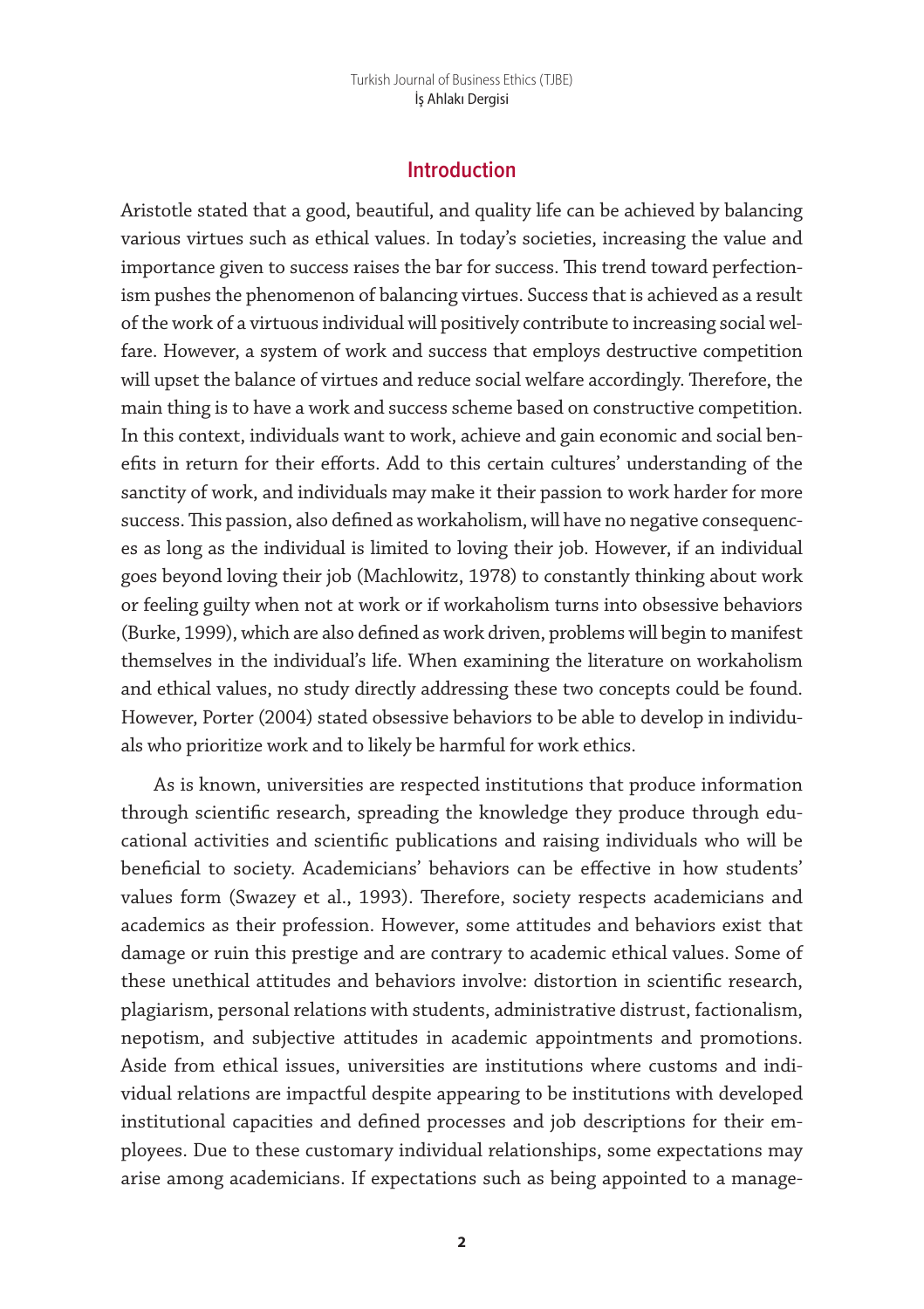rial position, becoming a faculty member, having properly distributed courses, or becoming a graduate consultant are not met, disappointment (also defined as a perception of psychological contract breach) may occur in academicians. Suazo and Turnley's (2010) study examined the relationships among perceived psychological contract breach, individual differences, and organizational support as the mediating variable; they stated a negative relationship may exist between work ethics and perceived psychological contract breach.

Workaholics, who are rewarded by society for their belief in the sanctity of work, make concessions from many values, even sacred values, they are believed to either not act in accordance with generally accepted ethical principles or strictly make sure the promises (or customs) given to them are fulfilled. The main problems of the study involve answering the questions "Do individuals who are perceived as workaholics tend to use unethical methods more than non-workaholics because of their need for success?" and "Do these individuals often complain about the promises made to them not being kept?" The reasons for applying the research over academic staff are that academicians are role models to their students and society and that academicians in society and universities who undertook the task of producing and spreading science generate prestige that contributes to the development of society.

The main purpose of this research is to reveal the relationships among ethical values, workaholism, and perceived psychological contract breach. Ethics is defined in general terms as conscientious and fair behavior that avoids being harmful (Carroll, 1991) and the necessity of ethics for a good work life is emphasized in the literature regardless of changes in the nature of business life, economic difficulties, or the pressures brought about by competition (Joyner & Payne, 2002).

This study firstly focuses on the effects workaholism has on ethical values. The study takes academic ethical values, which are the reflection of ethical values in academia, as its topic due to the main body of the study being on academic staff,. The second topic focused on within the scope of the study is the relationship perceived psychological contract breach (academicians who perceive that negative attitudes and behaviors have been made against them in their institution) has with workaholism and ethical values. When examining the literature, no study is found to have addressed all three or even any two of these concepts directly. This study will make a significant contribution to the literature by researching the relationships among workaholism, academical ethical values, and perceived psychological contract breach.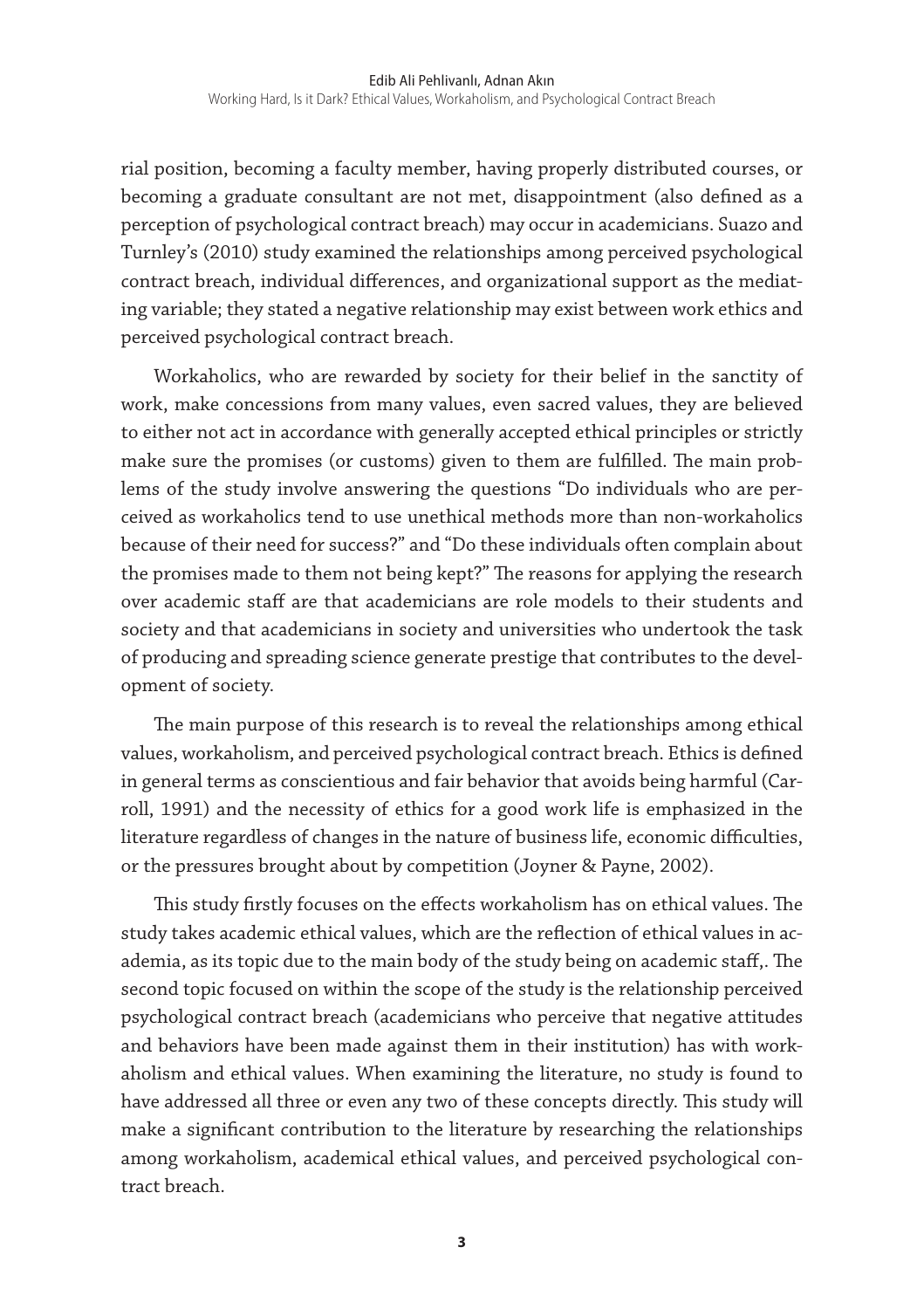# **Theoretical Framework and Hypotheses**

The study titled Professional Ethics Statement was published by the American Association of University Professors (AAUP, 1966) and has been accepted as the basis of studies on academicians' ethical values (Callahan, 1982; Dill, 1982; Engle & Smith, 1990; Loeb, 1994; Shenas, 1994). Studies on academic ethics since then (Aydın, 2016; Callahan, 1982; Mason et al., 1990; Yıldırım, 2010) have shown ethics in academia to be necessary. In this context, researching academic ethics is the main base of this study.

Although the development of communication opportunities is thought to facilitate work, people try to fit everything into a single day due to the ease of communication. This behavior leads to overwork and becomes a precondition for success; as a result, individuals are thought to be unable to remove themselves from work (Porter, 2001). Apart from economic concerns, work also motivates people for various reasons such as social dignity, survival drive, and sanctity of work. Some people enjoy the work they feel obliged to do as a result of these motives, while others tend to engage in work and constantly think about it, even if they do not enjoy it. In this respect, Spence and Robbins (1992) discussed workaholism under three sub-dimensions: work driven (WD), work involvement (WI), and work enjoyment (WE). The reflection of this scale in Turkish culture as well as some other cultures such as in Japan and New Zealand, shows itself to have two sub-dimensions (i.e., WE and WD; Ersoy-Kart, 2005; McMillan et al., 2001). Among these two dimensions, WE is said to reduce the negative consequences of workaholism, while WD increases them (Burke, 1999). In this context, one of the sub-objectives of this study is to investigate the effect WE has on WD as well as how WD mediates the effect WE has on academic ethical values.Meanwhile, Schein (1980) defined psychological contract as the unwritten mutual expectations between an employee and organization, and psychological contracts are very important in understanding and managing behaviors in an organization. Rousseau (1989) improved Schein's definition by stating psychological contract to be the beliefs about the mutual obligations that exist between the employee and the employer. Psychological contract breach is generally defined as the state of frustration that occurs when the employee does not fulfill their obligations toward their supervisor or the employer fails to fulfill their obligations toward the employee. Self-improvement and advancement are inherent to universities as academic career steps. These academic career steps correspond to development and promotion in academia and are stages where expectations are set too high. Academic career steps are not the only reason feelings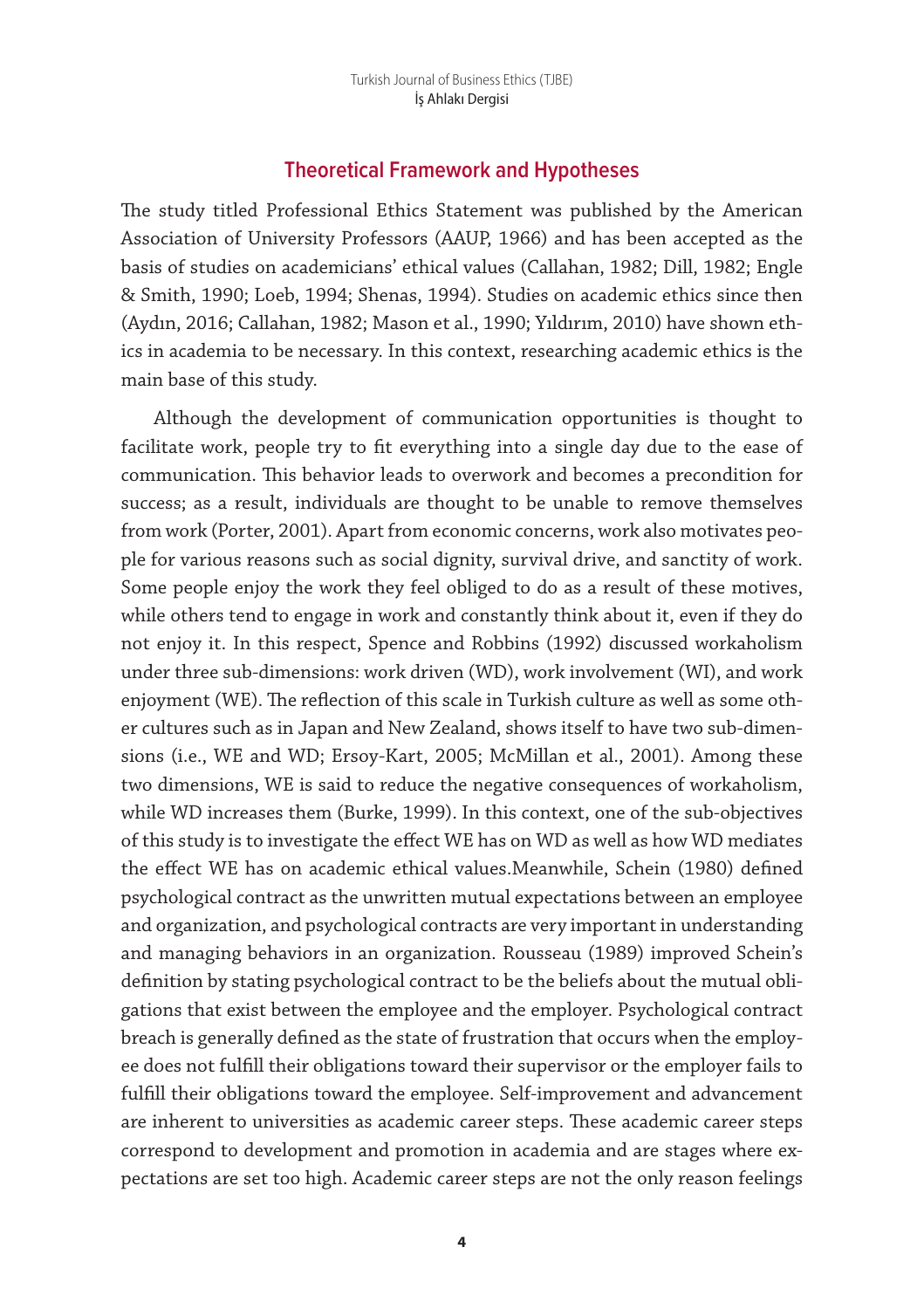of psychological contract breach occur in academia, other issues involve expectations of a managerial position, fair treatment, and the right to criticize.

Academic ethical values cover academic responsibilities. For this reason, academic ethical values are expected to have more academicians with a high sense of responsibility who value their profession and love their job. When the perception of psychological contract breach is expressed as not meeting the expectations arising from an unwritten contract, academicians with high academic ethical values commonly have low perceptions of psychological contract breach.

This study aims to reveal the relationships ethical values and workaholism have with perceived psychological contract breach. In this context, the study will investigate the effect of workaholism on academic ethical values and the effect of academic ethical values on the perception of psychological contract breach. The study will also reveal the mediating role the sub-dimension of work driven has on the effect the sub-dimension of work enjoyment has on academic ethical values.

#### **Workaholism and Ethical Values**

Burke (1999) investigated the effects from the sub-dimensions of workaholism (i.e., work driven and work enjoyment) and stated WD to be negatively related and WE to be positively related to well-being. Porter (2004) discussed the sub-dimensions of workaholism as positive and negative workaholism and stated negative workaholism to damage work ethics. According to Porter, obsessive behaviors such as being constantly at work or putting work ahead of everything else negatively affect work ethics. Ali and Al-Kazemi (2005) stated a high-level positive relationship to exist between work values and overwork.

Referring to the positive aspects of workaholism, Machlowitz (1978) stated workaholics to be able to develop higher work ethics than non-workaholics. Similarly, Huhtala's (2013) study on Finnish administrators showed strong ethical culture in the organization to lead to an increase in work commitment. Golden (2009) stated that working for a long time is not a problem, emphasizing that workaholism may become a problem when it exceeds the work period and this type of problematic workaholism to be an obsessive addiction to work.

The effects of WD and WE on individuals' well-being is said to occur in opposite directions (Burke, 1999). Based on this, the sub-dimensions of workaholism (i.e., WD and WE) are expected to have opposite effects on academic ethical values, which are the ethical reflection of academicians' job responsibilities. In this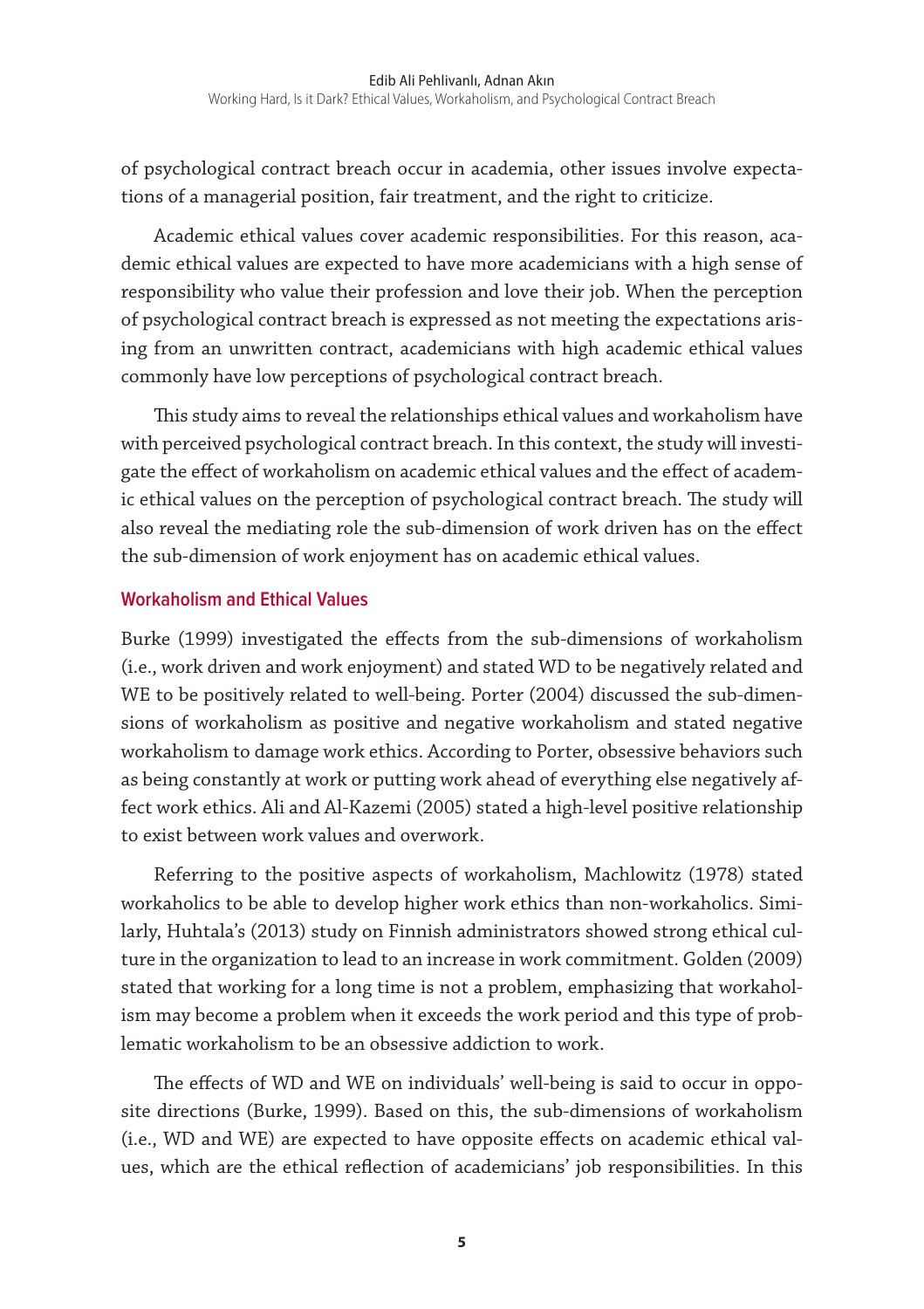context, WE is expected to affect academic ethical values positively while WD is expected to affect them negatively. When considering that WE means loving work, academicians with WE are thought to pay more attention to their work in all aspects and to fulfill their job requirements at a high level. Three hypotheses (H1, H2, H3) have been established based on these considerations and the assumptions that workaholism may be a predictor of academic ethical values and WE has a positive effect on academic ethical values.

*Hypothesis 1: Work enjoyment (WE) has a positive effect on research ethics (RE). Hypothesis 2: Work enjoyment (WE) has positive effect on organizational ethics (OE). Hypothesis 3: Work enjoyment (WE) has a positive effect on educational ethics (EE).*

Even though workaholism's sub-dimensions of WE and WD are components of the same phenomenon, previous studies (Burke, 1999; Machlowitz, 1978; Porter, 2004) have revealed them to have opposite effects. However, Spence and Robbins (1992) determined a positive correlation to exist between WD and WE. WE can be expressed as passion for, love of, and high interest in work. When the passion WE forms turns into an obsession such as thinking about work even when not at work, this may increase WD. Assuming WE increases WD, the following hypothesis (H4) has been established.

#### *Hypothesis 4: Work enjoyment has a positive effect on being work driven.*

When considering WD and WE to have opposite effects (Burke, 1999) and WE to positively affect academic ethical values (H1, H2, H3), WD is thought to negatively impact academic ethical values. However, WD is considered to be obsessive motivation to work and the intrinsic motivation (pressure) resulting from this motivation to affect the quantity rather than the quality of the work. In other words, academicians with high levels of motivation to work will focus on working hard and thinking about the job even when not at work, regardless of the job requirements and ethical principles (academic ethical values). With these considerations, the following three hypotheses (H5, H6, H7) have been established, suggesting that WD will negative affect all sub-dimensions of academic ethical values.

*Hypothesis 5: Being work driven (WD) negatively affects research ethics (RE). Hypothesis 6: Being work driven (WD) negatively affects organizational ethics (OE). Hypothesis 7: Being work driven (WD) negatively affects educational ethics (EE).*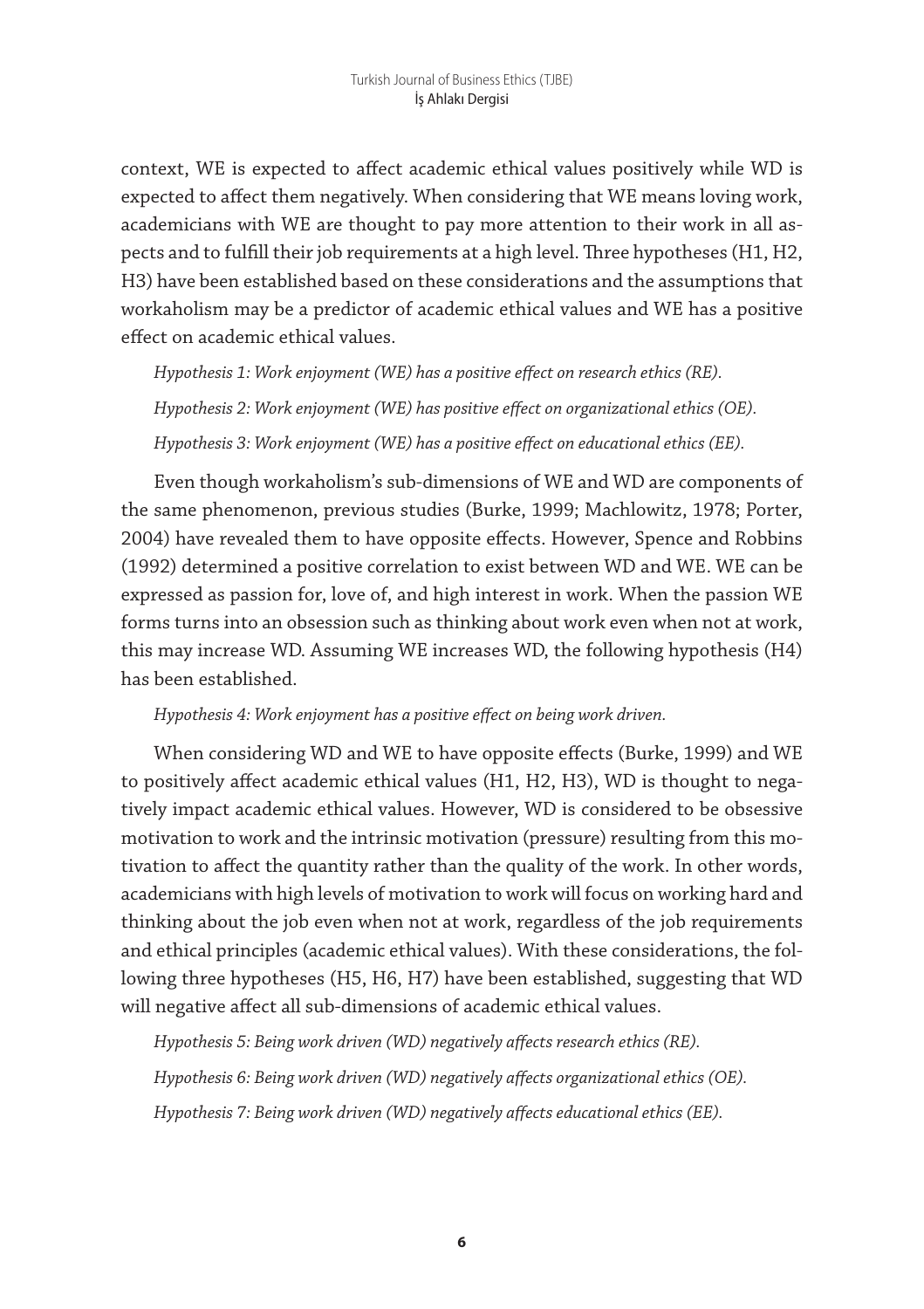# **Ethical Values and Perceived Psychological Contract Breach**

Suazo and Turnley (2010), examining the relationship between the perceived psychological contract breach and personal differences, found that there was a negative relationship between Protestant Work Ethics and perception of psychological contract breach. A perceived psychological contract breach can be expressed as disappointment when the employee thinks that the promises or conventions given to them are not being fulfilled. Although the Protestant Work Ethic and academic ethical values are different concepts, the Protestant work ethic is associated with concepts such as honesty and productivity, which are thought to be related to academic ethical values. In this context, it is thought that individuals with low academic ethical values will be more sensitive than individuals with high academic ethical values at the point of following the fulfillment of promises or customs. With this in mind, three hypotheses (H8, H9, H10), which assume that individuals with high academic ethical values will have low perceived psychological contract breach, were established as follows.

*Hypothesis 8: The research ethic (RE) has negative effect on perceived psychological contract breach (PCB).*

*Hypothesis 9: The organizational ethics (OE) has negative effect on perceived psychological contract breach (PCB).*

*Hypothesis 10: The educational ethics (EE) has negative effect on perceived psychological contract breach (PCB).*

# **Work Enjoyment and Ethical Values: The Mediating Role of Being Work Driven**

After transforming the propositions for direct effects into the above hypotheses, the indirect effects can now be introduced. The hypotheses for direct effects based on the relationship workaholism has with academic ethical values fall into two main groups. The first of these is that WE and WD can have different effects on academic ethical values. In this context, hypotheses H1, H2, and H3 have been established stating WE to positively affect all dimensions of academic ethical values as well as the hypotheses H5, H6, and H7 stating WD to negatively affect all dimensions of academic ethical values. The second group involves H4, which states WE to be able to positively affect WD.

Within the framework of these two groups of assumptions, WD is also assumed to possibly have a mediating role in WE's positive impact on academic ethical values. In this assumption, academicians who love their work will be more careful to fulfill their work requirements and to prioritize academic ethical values; however,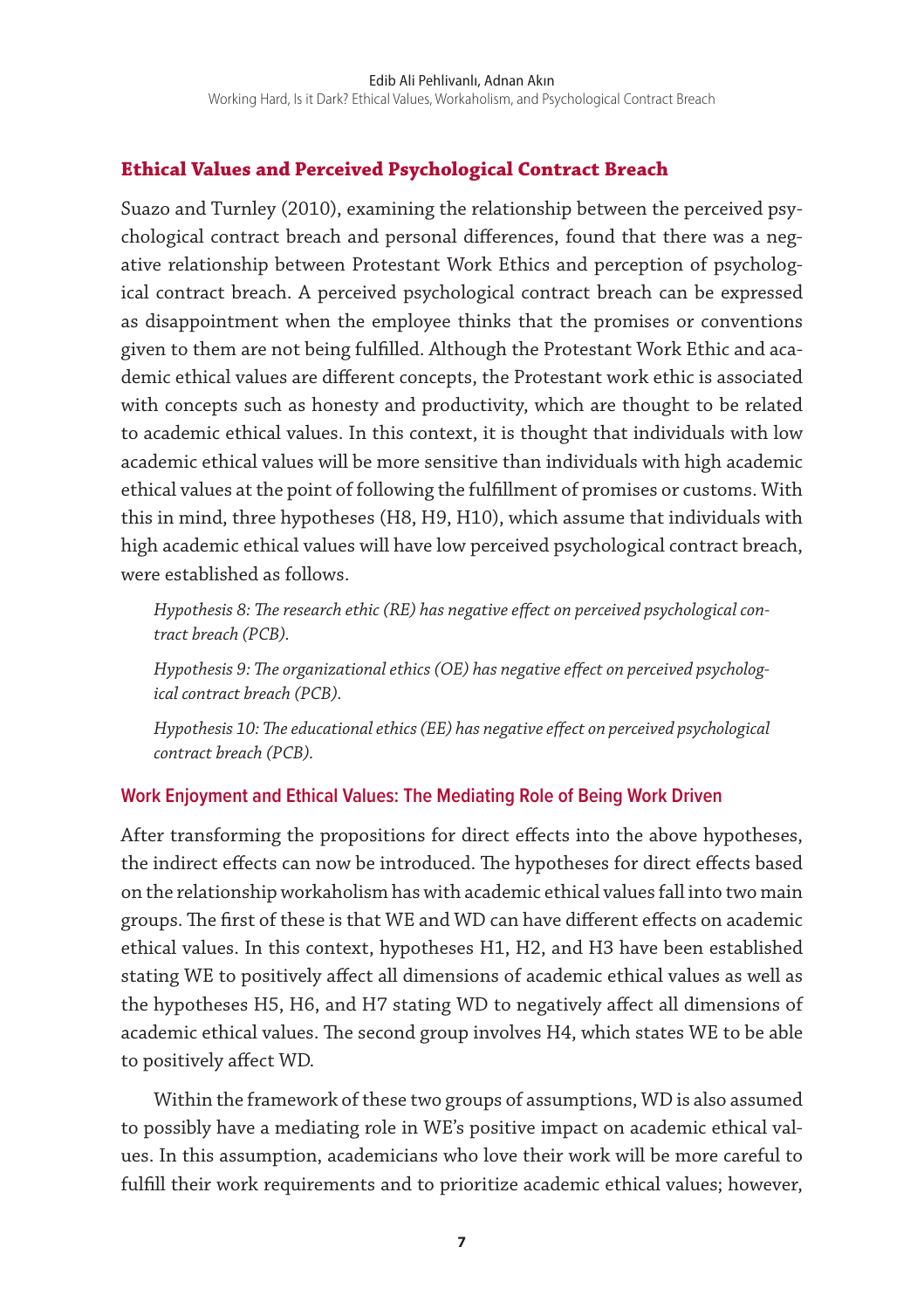the academician who is compelled to work (WD) while loving their job may ignore ethical norms through sincere motivation (pressure), therefore WD is considered able to negatively mediate WE's effect on academic ethical values. As academicians' levels of WE increase their academic ethical values, the three hypotheses H11, H12, and H13 have been established as follows on the assumption that WD here will have a negative mediating effect.

*Hypothesis 11: WD has a negative mediating role in WE's effect on research ethics (RE).*

*Hypothesis 12: WD has a negative mediating role in WE's effect on organizational ethics (OE).*

*Hypothesis 13: WD has a negative mediating role in WE's effect on educational ethics (EE).*



*Figure 1*. The conceptual model.

Figure 1 shows the model of the relationships among the sub-dimensions of workaholism (work driven and work enjoyment), the subdimensions of academic ethical values (research ethics, organizational ethics, and educational ethics, and the perception of psychological contract breach. All hypotheses have been added to the model. The direct effect relations have been modelled with ten arrows (H1- H10) as well as the indirect mediating effects (H11 as H4+H5, H12 as H4+H6 and H13 as H4+H7).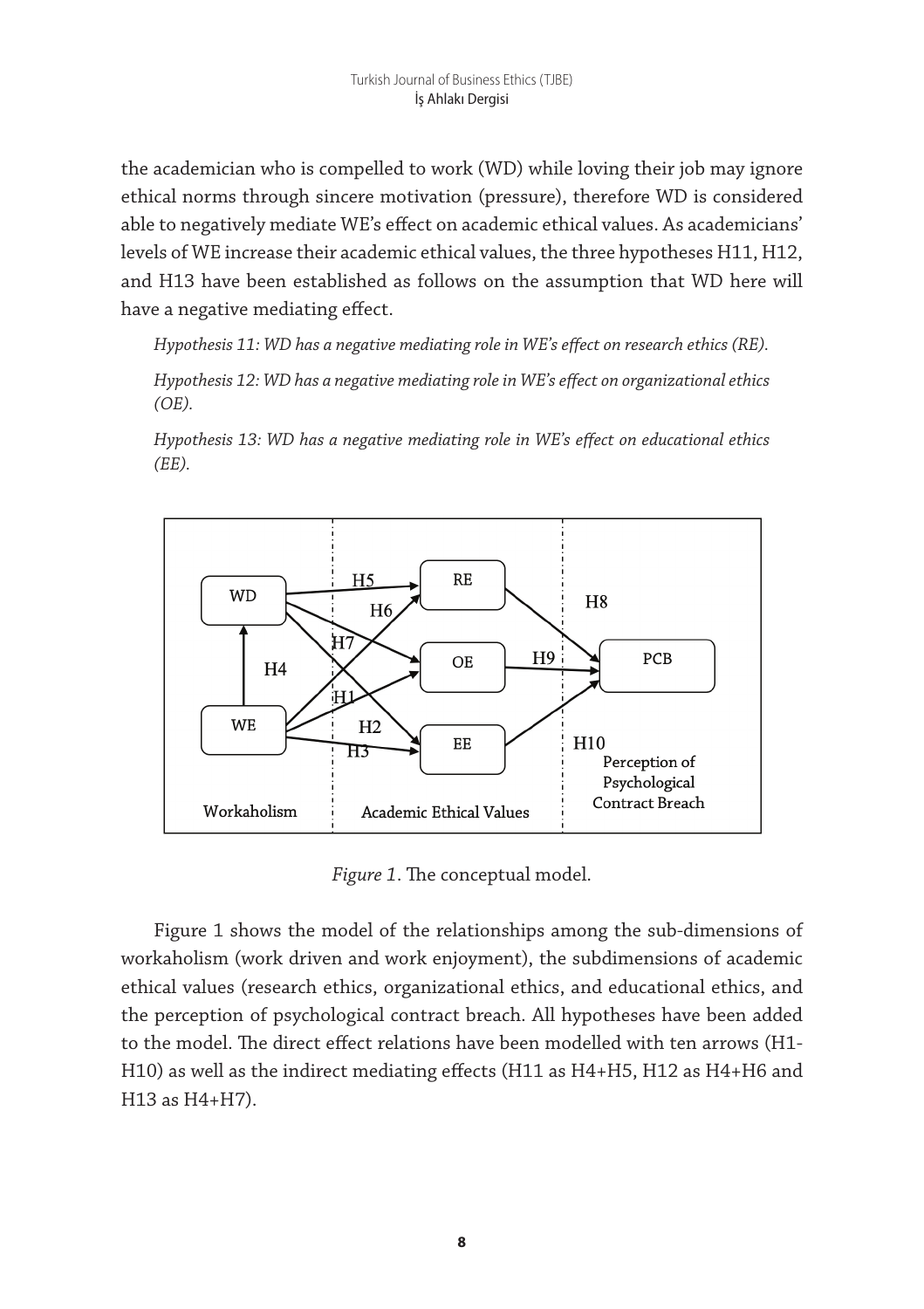#### Edib Ali Pehlivanlı, Adnan Akın

Working Hard, Is it Dark? Ethical Values, Workaholism, and Psychological Contract Breach

# **Method**

#### **Materials and Procedures**

The universe of the research is a state university in Turkey with approximately 800 full-time academic staff. The data were collected from the universe using stratified sampling within the demographic strata; 386 questionnaire forms were collected, 357 of which have been included in the study. Upon examining the participants' demographic characteristics, 30.3% are seen to be female (36.8% universe) (SD = .46), 70.9% have been working in the same institution for less than 10 years (55.6% universe) (SD =  $1.28$ ) and  $54.9\%$  are in the age range  $31-40$  (SD = .81). Academic titles listed as; 6.2 % professor (8.2 % universe), 8.7% associate professor (10.8% universe), 32.2% assistant professor (36.7% universe), 32.2% instructor (23.1% universe) and 20.1% research assistant (21.1% universe) (SD = 1.78).

In order to increase participation in the survey, it was announced thatone sapling for every 20 participants would be donated to TEMA (Turkish Foundation for Combating Soil Erosion), and 20 saplings were donated by the researcher to TEMA foundation at the end the study. Despite the social campaign, online survey participation rate remained fairly low (10%). The minimum sample size for structural equation modeling is 200 cases and a sample of less than 200 cases limits the study (Kline, 2015)"type":"book"},"uris":["http://www.mendeley.com/documents/?uuid=046b2bf7-a7bb-4e7d-83b7-1d632baa4ad8"]}],"mendeley":{"formattedCitation":"(Kline, 2015. The sample size was deemed sufficient ( $n = 357$ ), since the survey data was compatible with the questionnaire data, which was 10 times the number of items in the Academic Ethical Values Scale (AEVS) (28) and the sample size was over 200.

#### **Measures**

The scales to be used to measure the studied subjects were determined after the literature review and the most appropriate scales were chosen in a way to answer the research results. The form consists of four sections: (i) demographic variables; (ii) academic ethical values; (iii) workaholism and (iv) perceived psychological contract breach. The scales used in developing the data collection tool are given in Table 1. Permissions to use the scales were obtained from the researchers who developed or adapted it to Turkish for each of the scales used.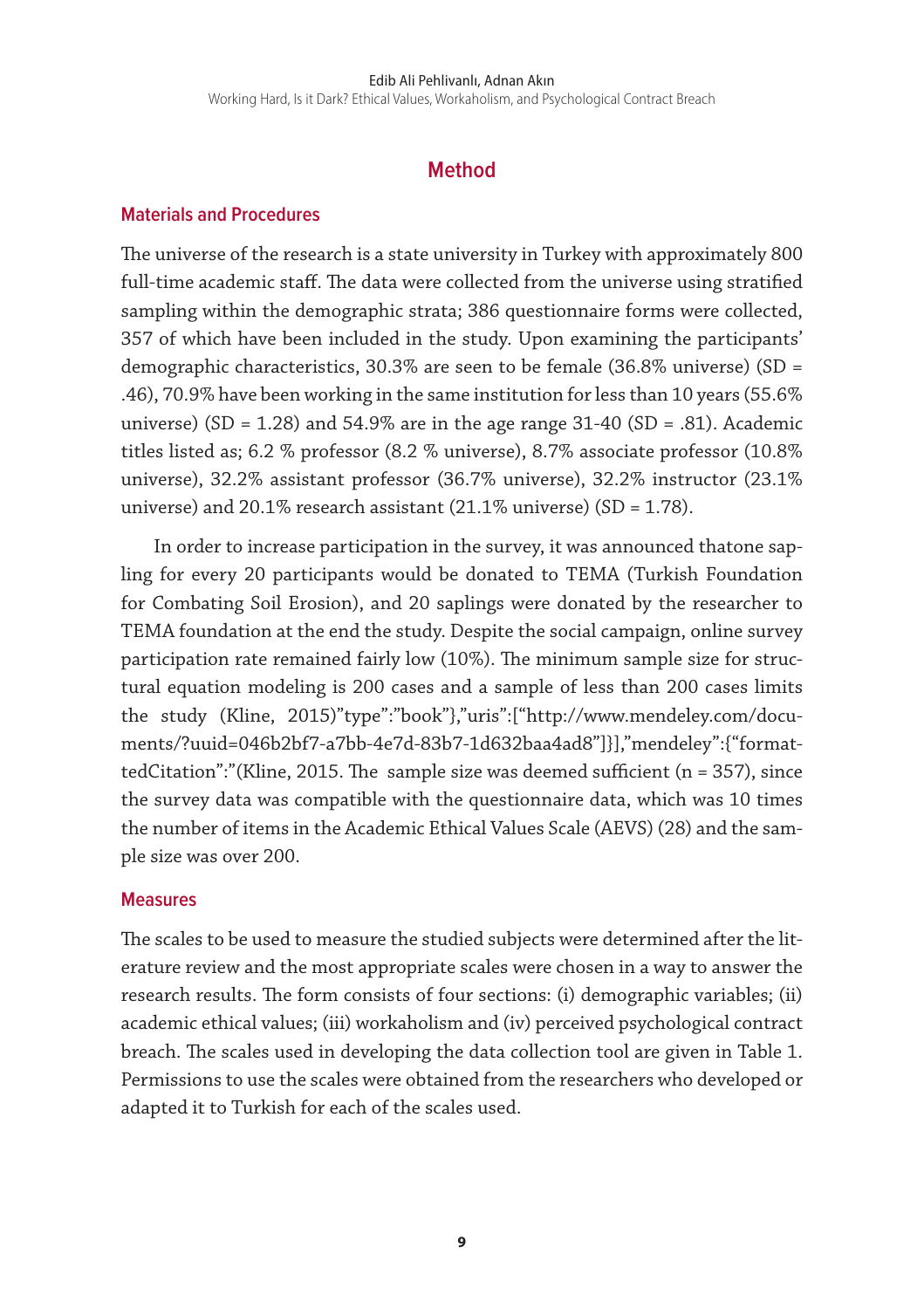| <b>Table 1.</b> Scales Used in Data Collection Tool |                                             |              |  |  |  |  |
|-----------------------------------------------------|---------------------------------------------|--------------|--|--|--|--|
| Scale                                               | Source                                      | <b>Items</b> |  |  |  |  |
| Academic Ethical Values                             | Engle and Smith (1990), Sevim (2014)        | 28           |  |  |  |  |
| Workaholism                                         | Spence ve Robbins (1992), Ersoy-Kart (2005) | 20           |  |  |  |  |
| Perceived Psychological                             | Robinson and Rousseau (1994), Çetinkaya     |              |  |  |  |  |
| Contract Breach                                     | (2014)                                      | 9            |  |  |  |  |

The reliability of the measurement was assessed via Cronbach's alpha (Field, 2009) values, which was produced from SPSS software. Confirmatory factor analysis (CFA) was conducted with Amos software and structural validity for each measure given with model fit indices.

In order to investigate the compatibility of the selected scales with the sample, a pilot study was carried out. Some of the scale items that were not understood in the pilot application were reconstructed more clearly and some scale items with a low factor load were removed.

**Academic Ethical Values.** The Statement of Professional Ethics, put forward by the American Association of University Professors (AAUP) in 1966, was transformed into Academic Ethical Standards by Engle and Smith (1990) and adapted as Academic Ethical Values to Turkish by Sevim (2014). While the Ethical Values for Research Ethic (RE) subscale of the Academic Ethical Values scale initially consisted of 9 items, after removing items with low factor load and low reliability in accordance with the results of the reliability and validity study in the pilot application, the number of items was reduced to 6. While the Organizational Ethic (OE) subscale initially consisted of 9 items, an item with a low factor load was removed and the scale was reduced to 8 items. The Educational Ethic (EE) subscale consists of 14 items. The results show Cronbach's alpha coefficient to be .815 for the Academic Ethics scale, which is sufficient (Field, 2009). Confirmatory factor analysis indicates (χ<sup>2</sup> /df=2.07, CFI=.923, RMSEA=.055, TLI=.905) good structural validity.

**Workaholism.** The WorkBat scale, which was developed by Spence and Robbins (1992) with three subscales and adapted into Turkish with two subscales by Ersoy-Kart (2005) was used. The scale was used in the pilot study without any changes, its two-factor structure was preserved and its reliability coefficient was sufficient. The scale consists of 20 items, 10 of which are work driven (WD) and 10 items are work enjoyment (WE). Cronbach's alpha is .844 for workaholism scale. The confirmatory factor analysis shows  $(\chi^2/\text{df}=2.312, \text{ CFI}=.938, \text{ RMSEA}=.061,$ TLI=.923) good structural validity.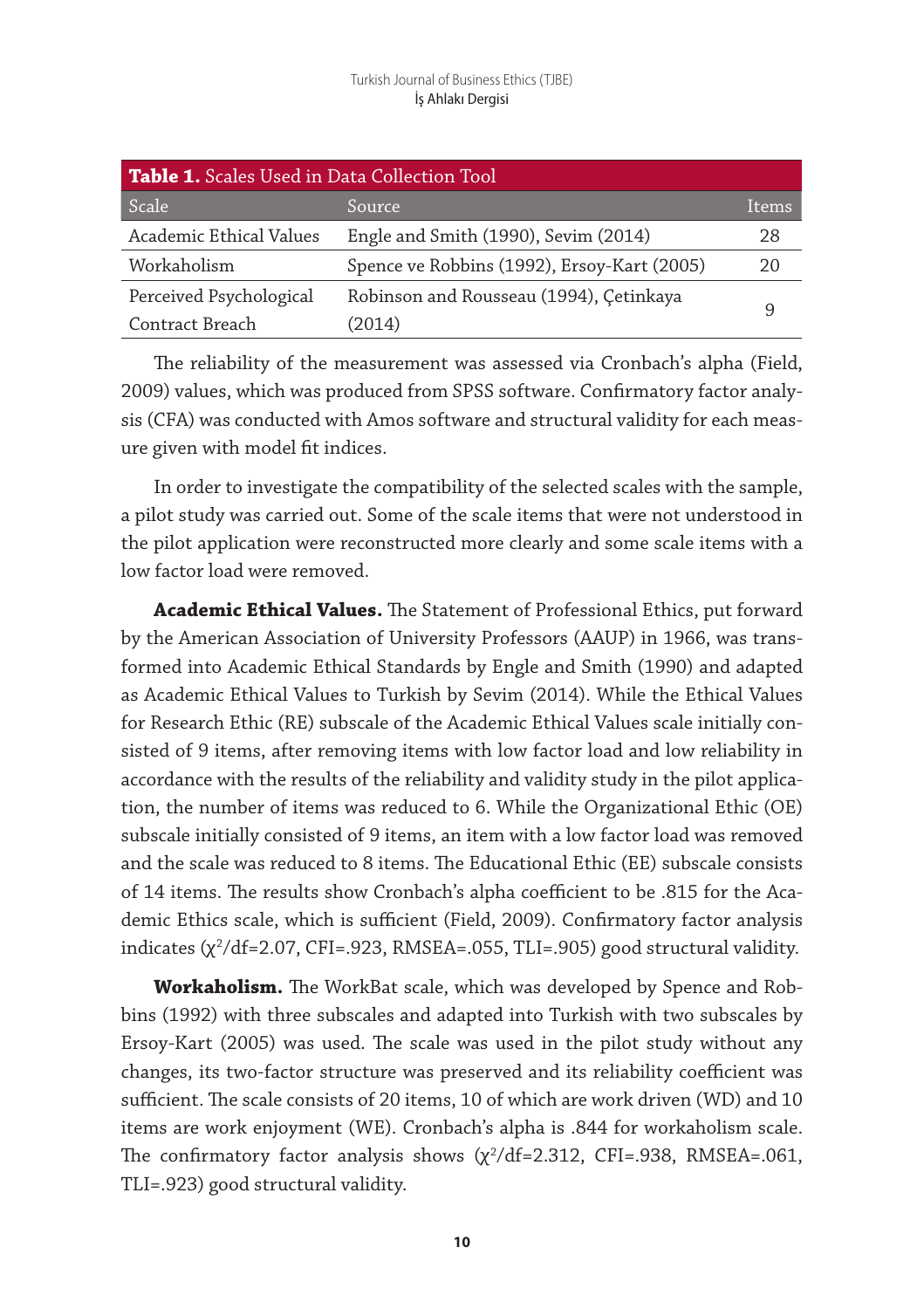**Perception of Psychological Contract Breach.** The psychological contract breach scales were examined and the Perceived Psychological Contract Breach scale, which was developed by Robinson and Rousseau (1994) and adapted to Turkish by Çetinkaya (2014) was used. There were no items in the scale that required to be changed in the pilot study. With .931 Cronbach's alpha, PCB scale is reliable and  $\text{confirmatory factor analysis results show } (\chi^2/\text{df} = 2.853, \text{ CFI} = .989, \text{ RMSEA} = .072,$ TLI=.977) good validity of structure.

#### **Analyses**

The data collected from the research was analyzed via both SPSS and AMOS software. In order to determine the test methods to be carried out, normality tests were carried out first. According to the normality tests, both univariate and multivariate normality are not met. In light of these results, analyses for non-normal distributions were made such as spearman test for correlation and bootstrap for structural equation modelling.

In behavioral researches, common variance bias is frequently encountered. Podsakoff et al. (2003) mention common variance bias can be determined by Harman's single-factor test. With SPSS software, Harman's single factor test conducted to examine if there is common method variance. The total variance explained by primary factor is % 12.9, well far from the %50 upper limit. Also, for multicollinearity problem checked via variance inflation factor (VIF) where the tolerances are over .10 (between .750 to .836) and VIF value is below 10 (between 1.196 to 1.333).

Spearman correlation analysis will be carried out in order to determine the relationships between research variables and to understand the relationships that will form the basis for the hypotheses. Latent variables are cases that cannot be measured directly, such as ethics, workaholism or psychological contract breach, but are tried to be measured by using the developed scales or by developing scales. Latent variables are tried to be measured with measurable items and this structure is verified by structural equation modeling and confirmatory factor analysis. Also, the theoretically modeled structures between latent variables are tested by structural equation model (Byrne, 2016; Meydan & Şeşen, 2011). Within the framework of the emerging relationships, the conceptual model of the research has been analyzed using the structural equation model with Amos software.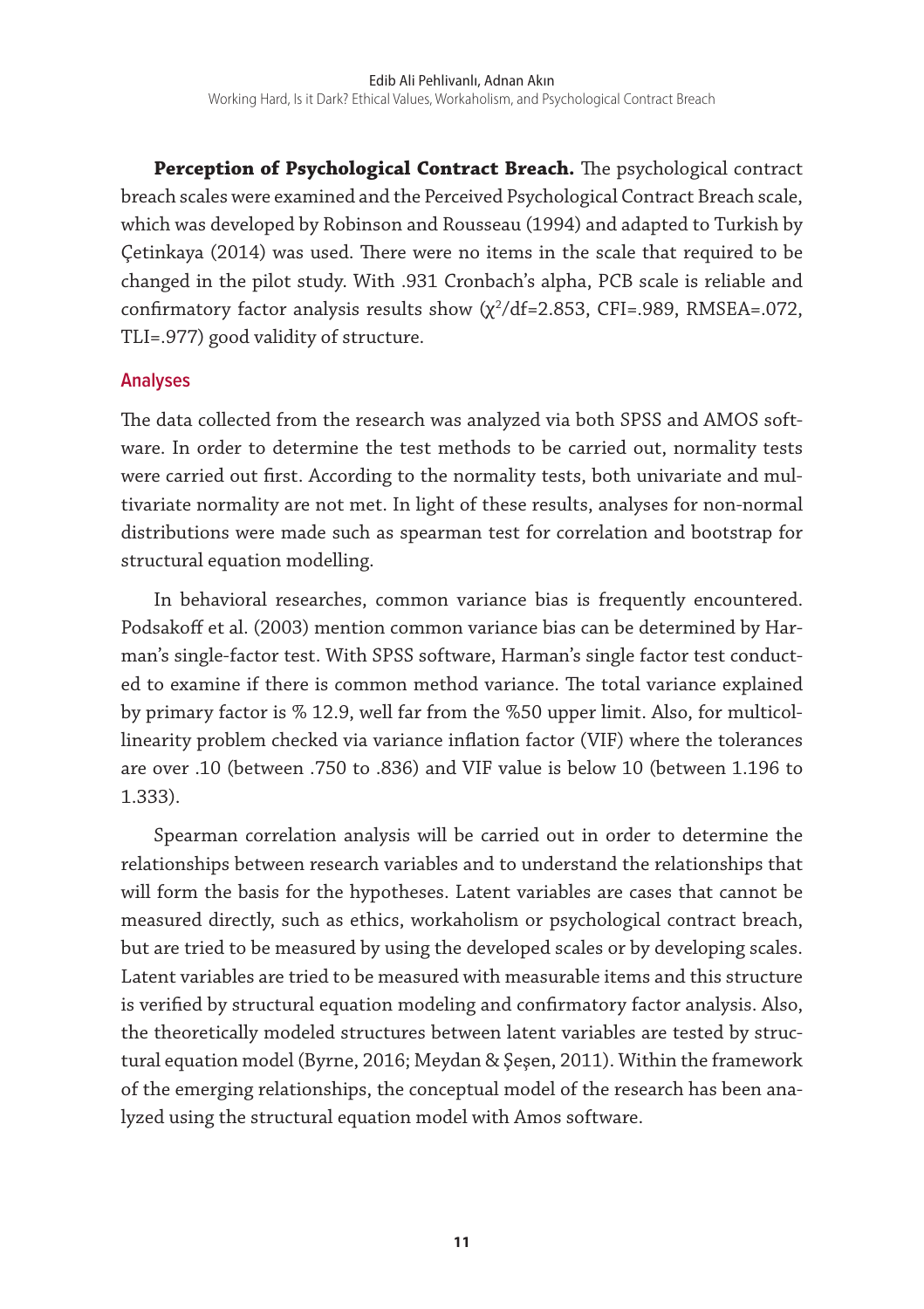# **Results**

# **Preliminary Analyses**

Spearman correlation test was conducted in order to test the hypotheses and reveal the relationships between variables. Table 2 provides the variable means, standard deviations and correlations with sub and whole scales.

| <b>Table 2.</b> Means, Deviations and Correlations Among Study Variables |      |      |           |                                             |          |          |         |  |  |
|--------------------------------------------------------------------------|------|------|-----------|---------------------------------------------|----------|----------|---------|--|--|
| Variables                                                                | M    | SD   | 41        |                                             | 3        | 5        | 6       |  |  |
| Research Ethics                                                          | 4.35 | .628 |           |                                             |          |          |         |  |  |
| 0rganizational Ethics 4.30 .551                                          |      |      | $.405***$ |                                             |          |          |         |  |  |
| Educational Ethics                                                       | 4.57 | .389 | $.406**$  | $.467**$                                    |          |          |         |  |  |
| Work Driven                                                              | 3.10 | .710 | $-.075$   | $-.021$                                     | .005     |          |         |  |  |
| Work Enjoyment                                                           | 3.58 | .703 | $.132*$   | $.183**$                                    | $.193**$ | $.404**$ |         |  |  |
| PCB                                                                      | 2.33 | .863 |           | $-.120^*$ $-.371^{**}$ $-.174^{**}$ $-.074$ |          |          | $-.038$ |  |  |

n=357 PCB Perceived Psychological Contract Breach \* p<.05 \*\*p<.01

Shown in Table 2 work enjoyment (WE) is positively correlated with academic ethics (r=.202, p<.01) and sub-scales (research ethics: r=.132, p<.05; organizational ethics:  $r=.183$ ,  $p<.01$ ; educational ethics:  $r=.193$ ,  $p<.01$ ). This result preliminarily supports the hypothesis about work enjoyment and ethics (H1, H2, H3). As seen in Table 2, perceived psychological contract breach is negatively correlated with academic ethics (r=-.266, p<.01) and sub-scales (research ethics: r=-.12, p<.05; organizational ethics:  $r=-371$ ,  $p<01$ ; educational ethics:  $r=-174$ ,  $p<01$ ). This results preliminarily supports the hypotheses about ethics and PCB (H8, H9, H10), so the secondary analyses will be developed.

# **Hypotheses Testing**

The conceptual model has been analyzed using AMOS structural equation modelling software. The main feature of structural equation modeling that distinguishes it from other analysis methods is that it allows the definition of latent (implicit) variables and their inclusion in the analysis. Implicit variables are cases that cannot be measured directly, such as ethics, workaholism or psychological contract breach, but are tried to be measured by using developed scales. Measurable items are used to measure latent variables and this structure is verified by structural equation modeling and confirmatory factor analysis. Then, the theoretically modeled structure between latent variables is tested by structural equation modeling via path analysis.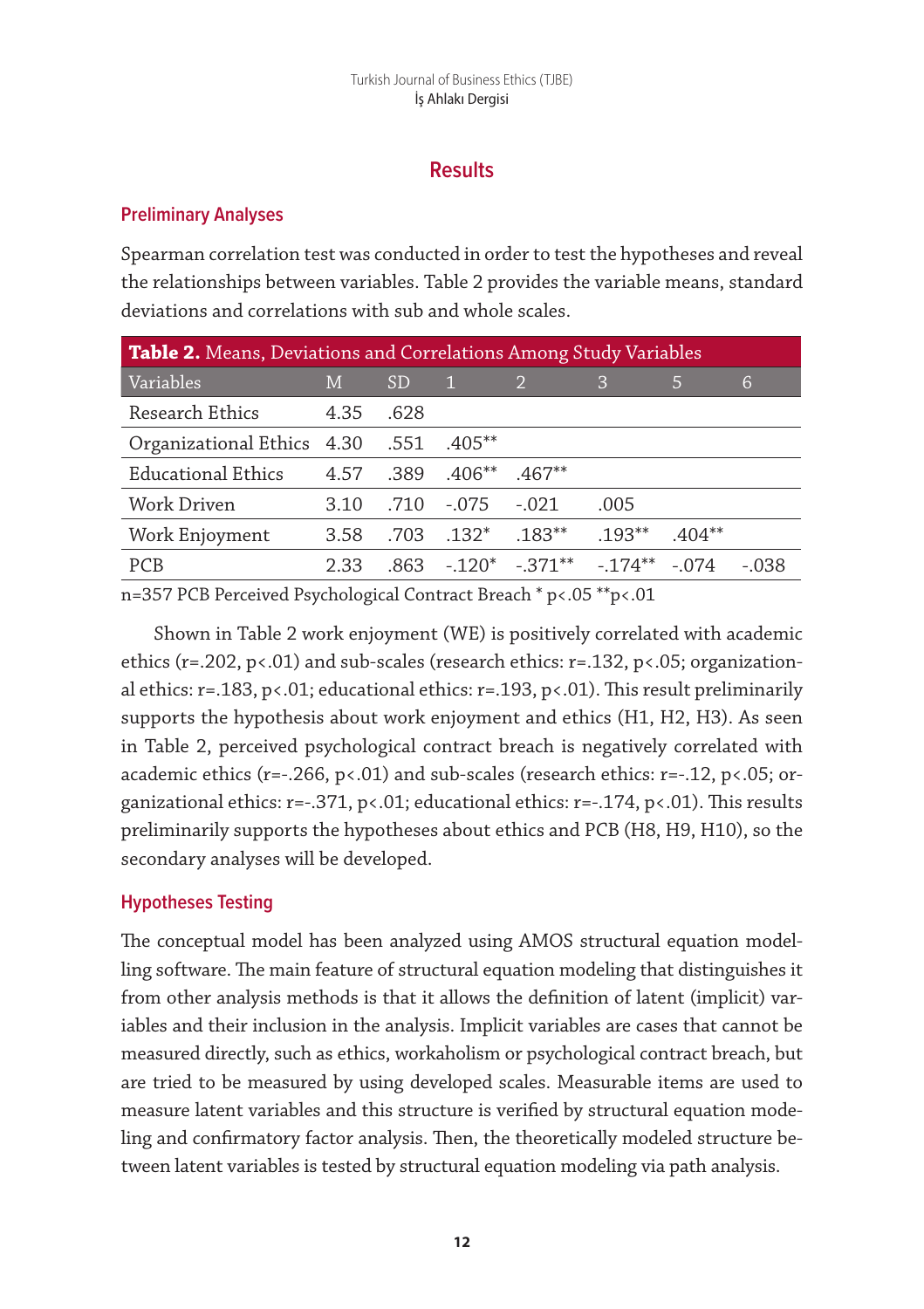The model showed good fit indices as  $\chi^2/\text{df}=1.813$ , CFI=.909, RMSEA=.048, TLI=.900. Standardized estimates for the model shown at Figure 2.

Figure 2 Standardized Coefficients of the Model

 $p<sub>0.01</sub>$ ,  $r<sup>2</sup>$  explained variance,

| <b>Table 3. Hypotheses Results</b> |               |           |               |            |          |          |          |              |      |
|------------------------------------|---------------|-----------|---------------|------------|----------|----------|----------|--------------|------|
| Hypotheses                         | <b>Status</b> | Predictor |               | Predicted  | C.R.     | St.      | Lower    | <b>Upper</b> |      |
|                                    |               |           |               |            |          | Estimate | Bound    | Bound        | p    |
| Hypothesis 1                       | Accepted      | WE        | $\rightarrow$ | <b>RE</b>  | 5.129    | .546     | .334     | 1.193        | .002 |
| Hypothesis 2                       | Accepted      | WE        | $\rightarrow$ | OE         | 4.915    | .492     | .311     | 1.208        | .002 |
| Hypothesis 3                       | Accepted      | WE        | $\rightarrow$ | EЕ         | 5.016    | .509     | .317     | 1.216        | .002 |
| Hypothesis 4                       | Accepted      | WE        | $\rightarrow$ | WD         | 5.684    | .500     | .349     | .763         | .003 |
| Hypothesis 5                       | Accepted      | WD        | $\rightarrow$ | RE         | $-4.029$ | $-.394$  | $-1.116$ | $-.221$      | .002 |
| Hypothesis 6                       | Accepted      | WD        | $\rightarrow$ | OE         | $-3.353$ | $-.299$  | $-1.002$ | $-.117$      | .005 |
| Hypothesis 7                       | Accepted      | WD        | $\rightarrow$ | EE         | $-3.015$ | $-.261$  | $-.995$  | $-.065$      | .012 |
| Hypothesis 8                       | Rejected      | <b>RE</b> | $\rightarrow$ | PCB        | .123     | .007     | $-181$   | .133         | .998 |
| Hypothesis 9                       | Accepted      | ОE        | $\rightarrow$ | PCB        | $-5.581$ | $-.480$  | $-.665$  | $-.313$      | .002 |
| Hypothesis 10                      | Rejected      | EЕ        | $\rightarrow$ | <b>PCB</b> | 1.345    | .081     | $-.072$  | .250         | .345 |

WE: Work Enjoyment; WD: Work Driven; RE: Research Ethic; OE: Organizational Ethic; EE: Educational Ethic; PCB: Perceived Psychological Contract Breach

Figure 2 and Table 3 shows that the direct effects hypotheses, except for the  $8<sup>th</sup>$  and the  $10<sup>th</sup>$  hypotheses, are supported. Work enjoyment (WE) significantly and positively influences research ethic ( $\beta$ =.546 and p<.01), organizational ethic ( $\beta$ =.492, p<.01), educational ethic ( $\beta$  =.509, p<.01) and being work driven ( $\beta$ =.50, p<.01). Being work driven (being compelled to work feeling) (WD) influences research ethic ( $\beta$ =.394 and p<.01), organizational ethic ( $\beta$ =-.299, p<.01) and educational ethic (β=-.261, p<.05). Therefore Hypothesis 1 to 7 are supported (Table 3).

The effects of sub-dimensions of academic ethic values on perceived psychological contract breach show that organizational ethic (OE) affects psychological contract breach (PCB) ( $\beta$ =-.48, p<.01) negatively and significantly. The effects of research ethic (RE) (β=.007, p>.05) and educational ethic (EE) (β=-.081, p>.05) on perceived psychological contract breach is insignificant. Hypothesis 9 supported, but Hypothesis 8 and Hypothesis 10 are not supported significantly.

In most social research and especially in behavioral sciences, cause-effect relationships are beyond simple linear relationships. There may be factors that directly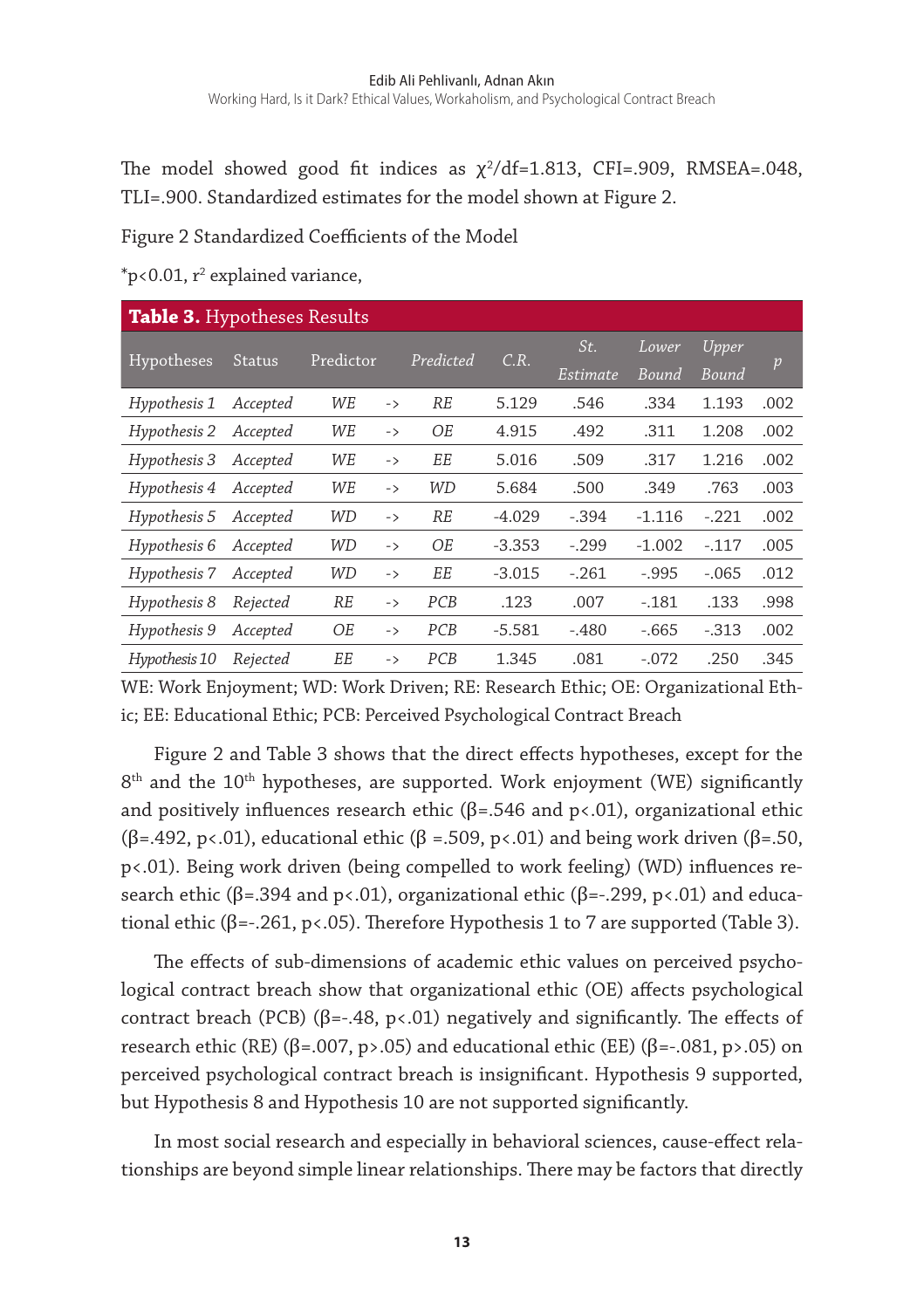affect the size and / or direction of the relationship. The mediation effect is used to determine the tertiary variables in order for causal relationships to have a deeper and increased form (Aksu et al., 2017). MacKinnon (2008) and Darlington and Hayes (2016) used the bootstrap method for the analysis of the mediating effect and estimates were made for the indirect effect by selecting 1000 random samples (or as many as the entered bootstrap) from the data and that these predictions were repeated as many times as in the original data. Using the distribution of estimates, the indirect effect was entered at the 95% confidence interval values. The intermidary effect is accepted so long as the lower and upper confidence interval do not include zero; otherwise it is rejected.

| Table 3. Mediator Effect Hypotheses Results |               |           |          |                |                    |                |                      |      |  |
|---------------------------------------------|---------------|-----------|----------|----------------|--------------------|----------------|----------------------|------|--|
| Hypotheses                                  | <b>Status</b> | Predictor | Mediator | Predict-<br>ed | Mediator<br>Effect | Lower<br>Bound | Upper<br>$Bound$ $p$ |      |  |
| Hypothesis 11                               | Accepted WE   |           | WD       | RE             | $-.197$            | $-.939$        | $-.096$              | .001 |  |
| Hypothesis 12                               | Accepted      | WE        | WD       | OE             | $-149$             | $-.880$        | $-.055$              | .004 |  |
| Hypothesis 13                               | Accepted      | WE        | WD       | ЕE             | $-131$             | - 842          | $-.034$              | .009 |  |

WE: Work Enjoyment; WD: Work Driven; RE: Research Ethic; OE: Organizational Ethic; EE: Educational Ethic

In the structural equation modeling analyzes performed, the presence of mediating effects as well as the direct effects between latent variables were examined and the findings are presented in Table 3. According to the findings, being work driven (WD- feeling of being compelled to work) has a negative mediating effect on the effect of work enjoyment on all sub-dimensions of academic ethics. Effect distributions between direct and indirect effects are given at Table 4.

| <b>Table 4.</b> Latent Variables Effect Distribution |          |           |                               |                    |                     |  |  |  |  |
|------------------------------------------------------|----------|-----------|-------------------------------|--------------------|---------------------|--|--|--|--|
| Predictor                                            | Mediator | Predicted | Standardized<br>Direct Effect | Mediator<br>Effect | <b>Total Effect</b> |  |  |  |  |
| WE                                                   | WD       | RF.       | $.546**$                      | $-197**$           | .349                |  |  |  |  |
| WE                                                   | WD       | OE.       | $.492**$                      | $-149**$           | .343                |  |  |  |  |
| WE                                                   | WD       | EE.       | $.509**$                      | $-131**$           | .378                |  |  |  |  |

WE: Work Enjoyment; WD: Work Driven; RE: Research Ethic; OE: Organizational Ethic; EE: Educational Ethic; \*\*p<.01

MacKinnon (2008) states that when the mediator is in the model, if the direct effect of the independent variable on the dependent variable is significant, then there is partial mediation. Hence the WD has mediator role in work enjoyment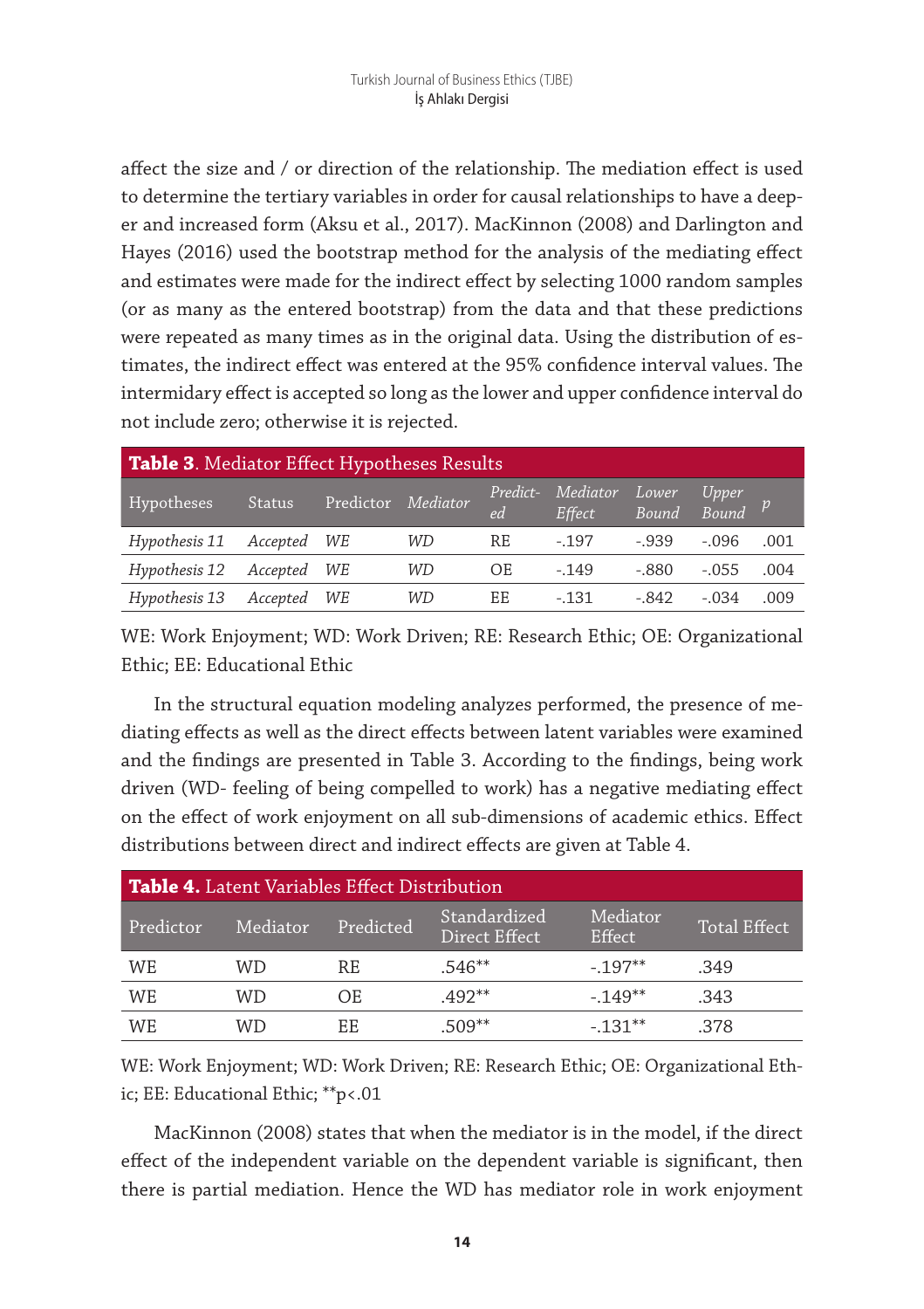effect on academic ethics. As seen on Table 4, the effects of work enjoyment on research ethic (.546) is decreased .197 to .349, on organizational ethic (.492) is decreased .149 to .343 and on educational ethic (.509) is decreased .131 to .378 with the mediation of WD (being compelled to work feeling).

# **General Discussion**

The main goal of this research was to contribute to the literature about the predictors and consequences of ethical values. A conceptual model was used to better understand the relationship between ethical values and other concepts. By testing the model using the structural equation model, meaningful data were obtained.

# **Theoretical Implications**

Although there are a few studies on the antecedents and consequences of ethical values, workaholism and perception of psychological contract breach, there is very few s directly addressing two (Akın et al., 2018; Burke & Fiksenbaum, 2009; Suazo & Turnley, 2010) of them together and none that takes on three concepts together. With this research, it is aimed to make suggestions to increase academic ethical values, as well as to bring the relationship between academic ethical values, workaholism and perception of psychological contract breach into the literature. In this sense, this study fills a gap in the literature about the relationships between ethical values, workaholism and perception of psychological contract breach. However, all three concepts, especially ethics, are among the frequently encountered concepts of organizational behavior in recent years. Stating that in social sciences, mostly in behavioral sciences, there are indirect relations beyond direct relations between concepts, Aksu et al. (2017) states that researching the mediating effect plays an active role in understanding the causal relationship between concepts. The study is the first study in which the work-driven (being compelled to work) is defined as a mediator variable between the effect of work enjoyment on ethics.

The research findings are consistent with Huhtala's (2013) view that there is a relationship between work commitment and positive ethics, Burke's (1999) view that work enjoyment leads to positive results and Machlowitz's (1978) positive approach to workaholism. The findings of the study suggest that besides increasing the enjoyment of work, social activities and organizational support can also have a positive effect on the ethical values of academic staff.

Work enjoyment can be defined as love and dedication for work, while work-driven is characterized by obsessive thoughts about work that go beyond love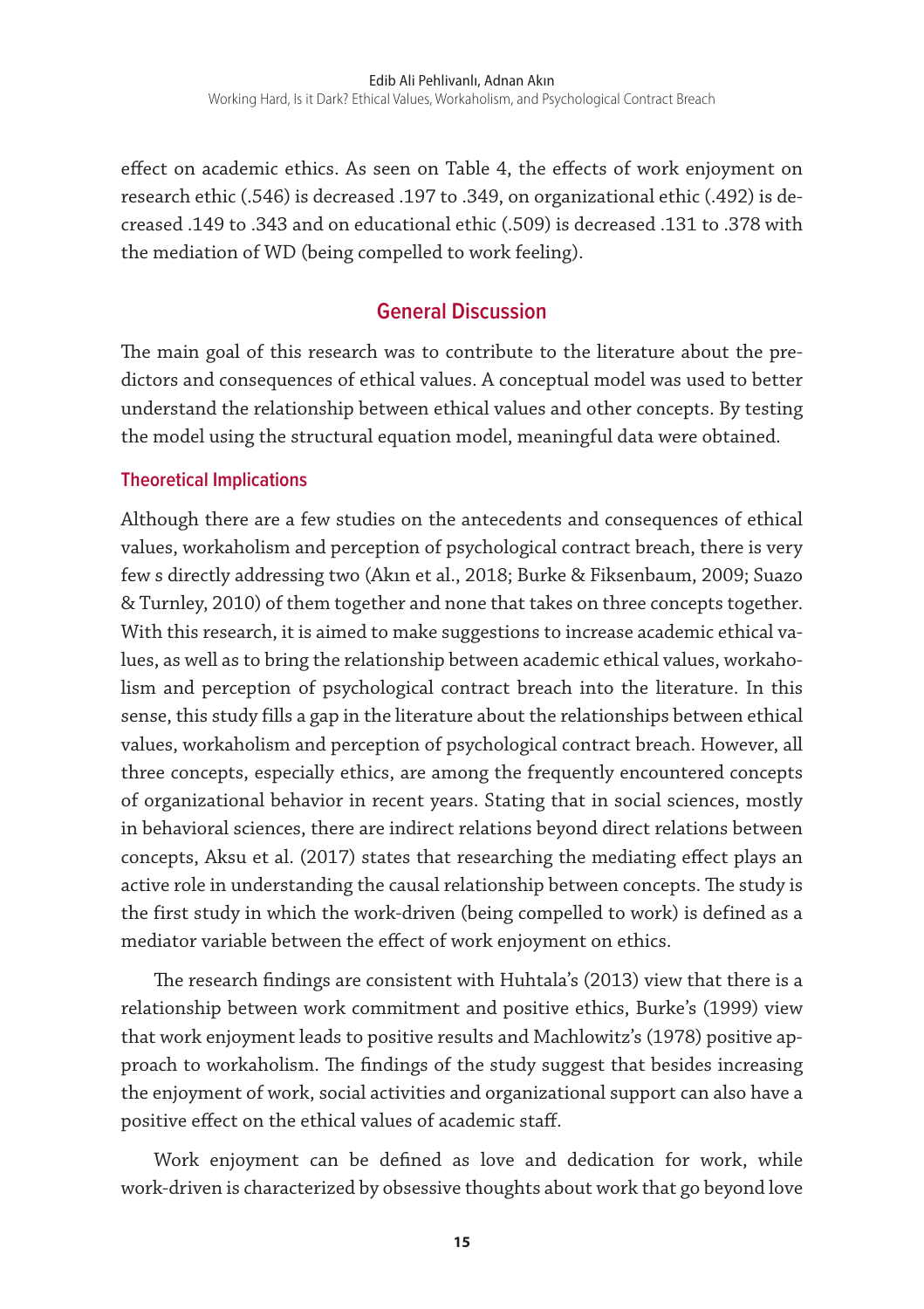for work. Although the sub-dimensions of workaholism seem to be components of the same phenomenon, Burke (1999) states that the effects of work enjoyment and work-driven are the opposite of each other. Porter (2004), states that negative workaholism harms work ethics, and that obsessive behaviors such as spending too much time at the workplace or not being able to stop thinking about work weaken work ethics. The findings of this research are consistent with the ideas of both Burkes and Porters.

Perception of psychological contract breach can be defined as the employee's frustration when the promises made by their supervisor are not fulfilled. Suazo and Turnley (2010) found a negative relationship between the perception of psychological contract breach and the Protestant Work Ethics, a type of work ethic. The research findings both support and do not support Suazo and Turnley's (2010) determinants. Researchers' opinion that there is a negative relationship between work ethics and perception of psychological contract breach is supported in organizational ethic, but not in educational ethics and research ethics.

# **Practical Implications**

Apart from the theoretical inferences obtained from the study, there are also some administrative implications. Since more and more ethical problems are encountered every day in the business world and academia, it was considered fitting to take *ethics* as the basis of the study. Today's communication opportunities and related competitive environment push people towards workaholism. Although it may seem innocent, engaging in work or loving can cause problems for the individual and society when it turns into obsessive behaviors such compulsively working or feeling guilty when not at work. In this regard, the *work enjoyment* dimension which is related to one's love for their work, represents the positive aspect of workaholism, while related to loving the job is positive and the *work driven* dimension, which is related to being obsessed with work, represents the negative aspect of workaholism. Within the scope of this research, the effects of two different aspects of workaholism on ethical values were examined. *Perception of psychological contract breach*, which is defined as unmet expectations, can be fueled by low ethical values. For this reason, the relationship between perception of psychological contract breach and ethical values was also examined in the study. According to research findings, while work enjoyment increases ethical values, work driven (being compelled to work) decreases ethical values. In addition, having low organizational ethical values increase the perception of psychological contract breach.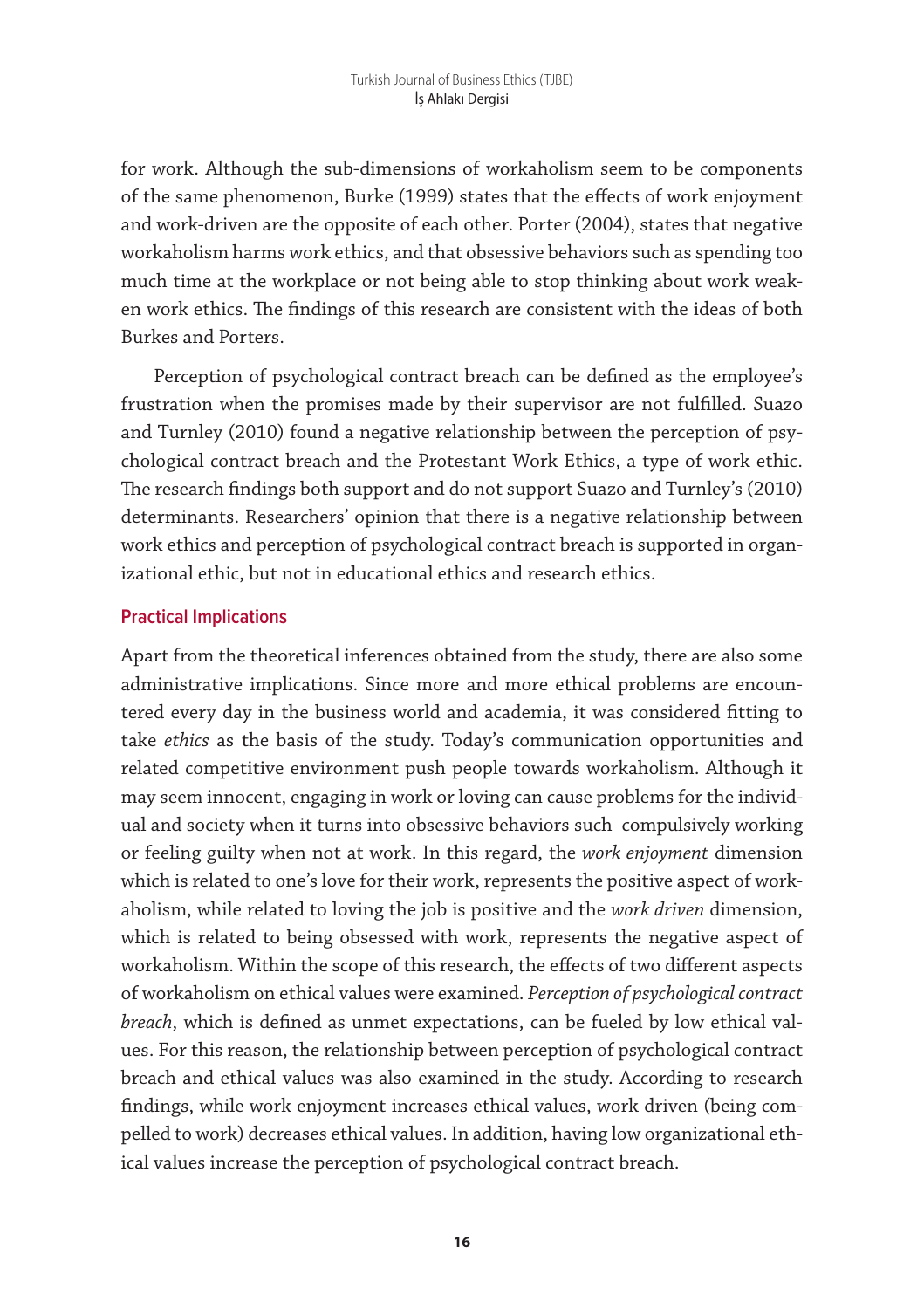The findings of the research show that social activities and organizational support that increase the enjoyment of work can have a positive effect on ethics. Also, employees should be informed about work-driven and work enjoyment dimensions of workaholism, and socio-cultural activities should be organized in the work environment to reduce work-driven workaholism. An increase in the level of work enjoyment may prevent it from turning into compulsion to work. It is also recommended to provide awareness training to employees so that their passion and commitment to work does not preclude ethical values.

Although supervisor-employee relations are defined in script (by laws, regulations and directives) in universities, individual expectations are formed based on the authority of the supervisor and the right of choice. Issues such as academic career steps, managerial position expectations, fair treatment and the right to criticize are among the reasons that facilitate psychological contract breach in the academy. It is suggested that issues that may create expectations such as career steps and management positions should be clearly defined in the legislation, can prevent the perception of psychological contract breach. In addition, practices to increase the ethical values towards the organization, such as the development of corporate culture, may prevent the occurrence of psychological contract breach.

#### **Limitations and Future Research**

Although valuable theoretical and administrative inferences have been made thanks to the the research, it still has some limitations. First of all, one of the scales used in this study measures the individual's ethical approach. Since the questions included in the questionnaire were direct questions, the possibility that the individual may feel inclined to refrain from admitting unethical practices should be taken into consideration. It may be more circumspect to use indirect measurement tools instead of self-assessment tools in future studies. However, it is also important to take into account that workaholism and perceived psychological contract breach could be difficult to measure via an indirect measurement tool.

Secondly, the research, based on cross-sectional method, could be repeated using the longitudinal method to enhance the validity. Thirdly, since the research was conducted among Turkish academic staff at a Turkish state university, it might contain culture-based biases. Future studies should be repeated with different cultures (or different organizations), to show whether the results can be generalized.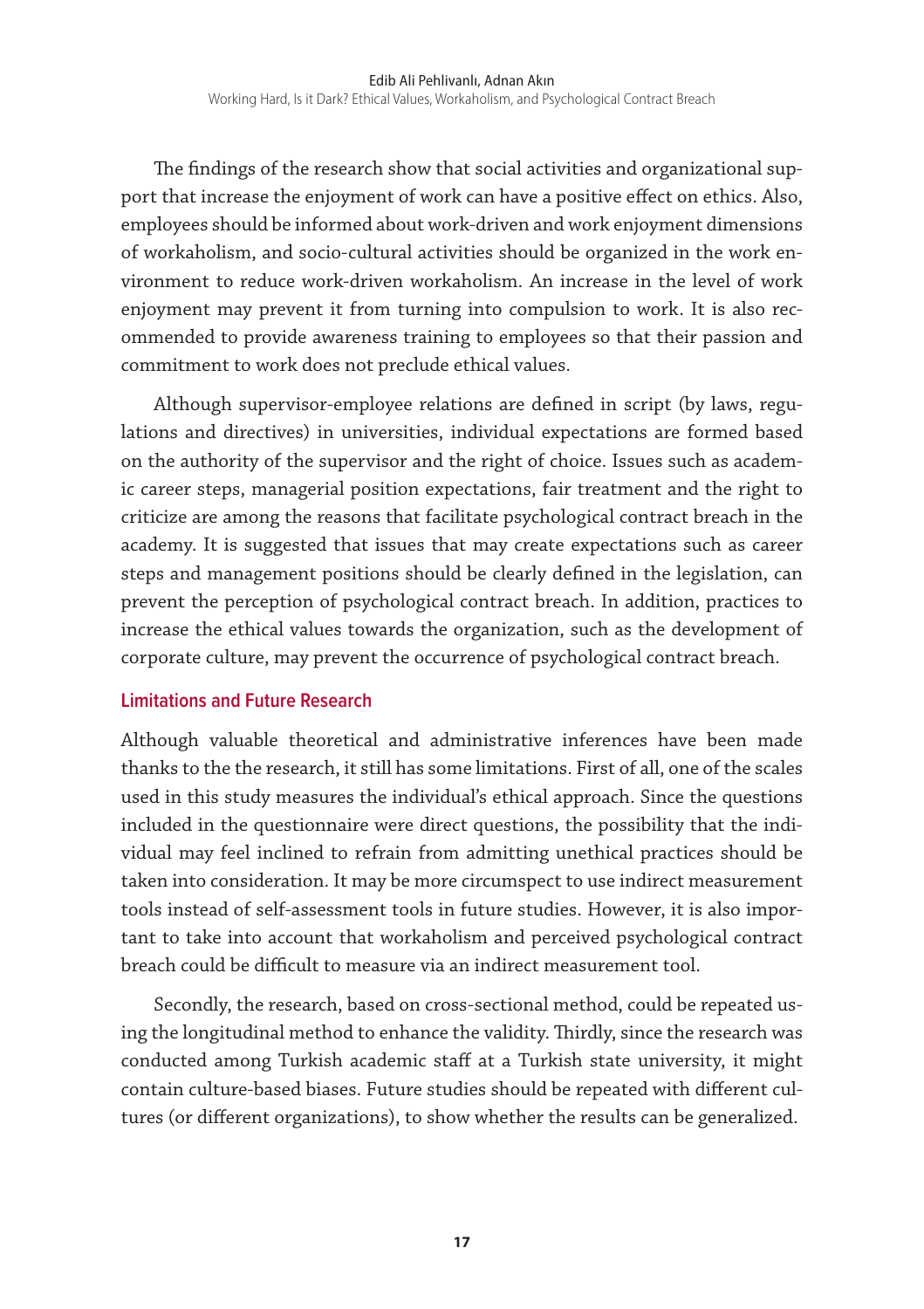## **Conclusion**

Despite the importance of ethical values in organizational behavior, there are not enough number of studies investigating the relationship between workaholism and perception of psychological contract breach. There are two opposite dimensions of workaholism: work enjoyment and work-driven (being compelled to work). This study shows that the work enjoyment dimension of workaholism increases ethical values, while the work-driven dimension decreases ethical values. On the other hand, the work driven dimension negatively mediates the positive effect of the work enjoyment dimension on ethical values. Moreover, the organizational ethic dimension of academic ethical values negatively affects perception of psychological contract breach. The study fills the gap in the literature regarding the approach to investigation of the relationships between both the concepts of *"ethic and workaholism"* and the concepts of *"ethic and perception of psychological contract breach" from an administrative point of view*.

#### **References**

- Akın, A., Pehlivanlı, E. A., & Kerse, G. (2018). Etik değerlerin işkoliklik üzerine etkisi. *Sayıştay Dergisi*, *111*(4), 125–142. Erişim Adresi: https://www.sayistay.gov.tr/tr/Upload/95906369/ files/dergi/pdf/der111m5.pdf
- Aksu, G., Eser, M. T., & Güzeller, C. O. (2017). *Açımlayıcı ve doğrulayıcı faktör analizi ile yapısal eşitlik modeli uygulamaları*. Detay Yayıncılık.
- Ali, A. J., & Al-Kazemi, A. (2005). The Kuwaiti manager: Work values and orientations. *Journal of Business Ethics*, *60*(1), 63–73. DOI: 10.1007/s10551-005-2626-6
- Aydın, İ. (2016). *Akademik etik* (1st ed.). Pegem Akademi. DOI: 10.14527/9786053185154
- Aziz, S., & Tronzo, C. L. (2011). Exploring the relationship between workaholism facets and personality traits:A replication in american workers. *Psychological Record*, *61*(2), 269–286. DOI: 10.1007/BF03395760
- Baruch, Y. (2011). The positive wellbeing aspects of workaholism in cross cultural perspective: The chocoholism metaphor. *Career Development International*, *16*(6), 572–591. DOI: 10.1108/13620431111178335
- Burke, R. J. (1999). It's not how hard you work but how you work hard: Evaluating workaholism components. *International Journal of Stress Management*, *6*(4), 225–239. DOI: 10.1023/A:1021936220220
- Burke, R. J., & Fiksenbaum, L. (2009). Work motivations, work outcomes, and health: Passion versus addiction. *Journal of Business Ethics*, *84*(2), 257.
- Burnaz, S., Atakan, M. G. S., & Topcu, Y. I. (2010). Have ethical perceptions changed? A comparative study on the ethical perceptions of turkish faculty members. *Journal of Academic Ethics*, *8*(2), 137–151. DOI: 10.1007/s10805-010-9115-y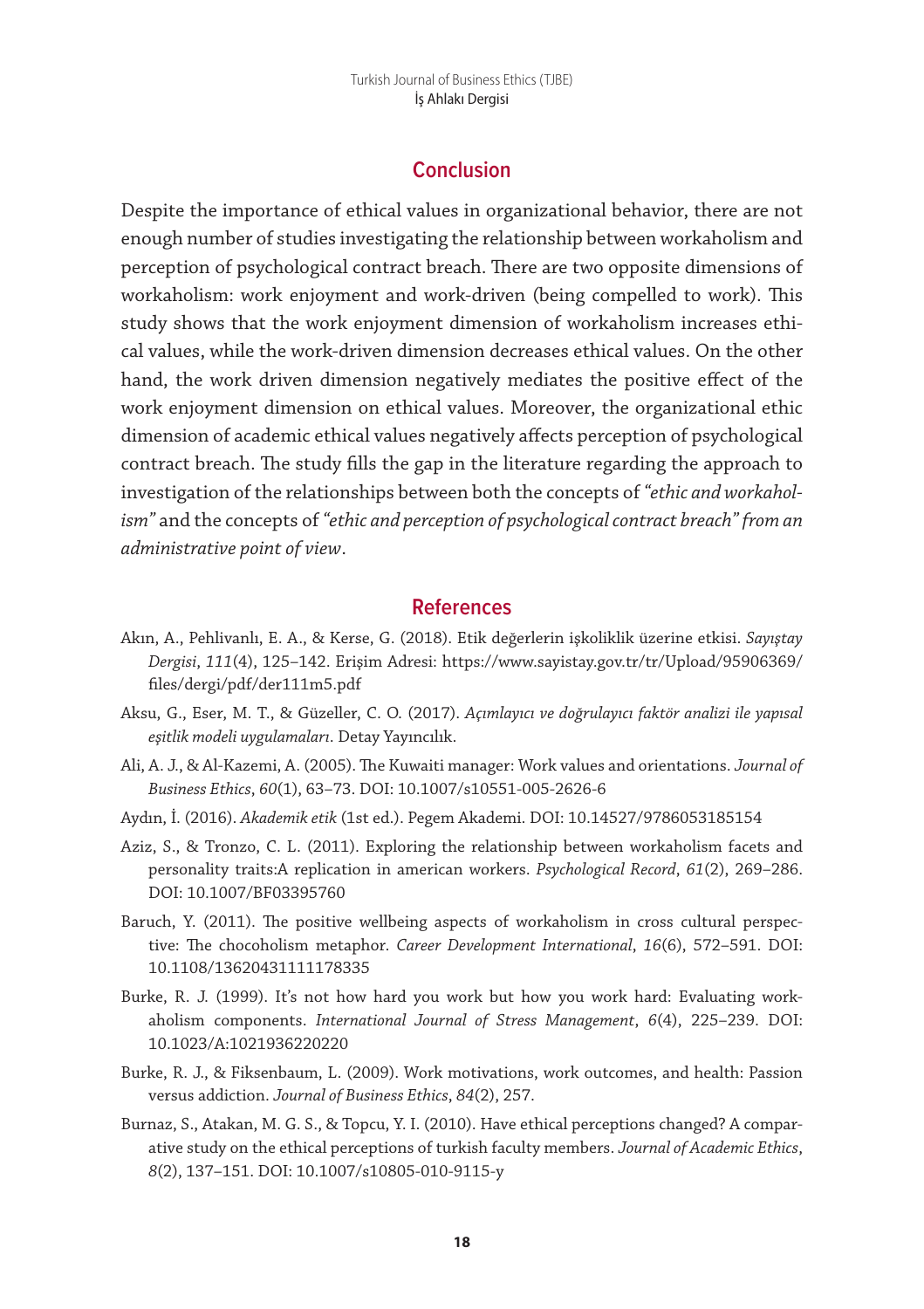Working Hard, Is it Dark? Ethical Values, Workaholism, and Psychological Contract Breach

- Byrne, B. M. (2016). *Structural equation modeling with AMOS: Basic concepts, applications, and programming*. New York: Routledge.
- Callahan, D. (1982). Should there be an academic code of ethics ? *The Journal of Higher Education*, *53*(3), 335–344.
- Carroll, A. B. (1991). The pyramid of corporate social responsibility: Toward the moral management of organizational stakeholders. *Business Horizons*, *34*(4), 39–48.
- Çetinkaya, F. F. (2014). *Hizmet İşletmelerinde psikolojik sözleşme ihlalleri ve örgütsel sinizm ilişkisi: Kapadokya bölgesi 4 ve 5 yıldızlı otel işletmelerinde bir araştırma* (Yayımlanmamış doktora tezi) Afyon Kocatepe Üniversitesi, Sosyal Bilimler Enstitüsü, Afyon. Erişim Adresi: http://acikerisim.aku.edu.tr/xmlui/handle/11630/2940#sthash.RchMo3jn.dpbs
- Darlington, R. B., & Hayes, A. F. (2016). *Regression analysis and linear models: Concepts, applications, and implementation*. Guilford Publications.
- Dill, D. D. (1982). The structure of the academic profession: Toward a definition of ethical issues. *The Journal of Higher Education*, *53*(3), 255–267.
- Engle, T. J. & Smith, J. L. (1990). The ethical standards of accounting academics. *Issues in Accounting Education*, *5*(1), 7–29.
- Ersoy-Kart, M. (2005). Reliability and validity of the workaholism battery (Work-BAT): Turkish form. *Social Behavior and Personality*, *33*(6), 609–618.
- Field, A. (2009). *Discovering statistics using SPSS* (3rd ed.). SAGE Publications. Retrieved from: https://books.google.com.tr/books?id=a6FLF1YOqtsC
- Friedman, S. D., & Lobel, S. (2003). The happy workaholic: A role model for employees. *Academy of Management Perspectives*, *17*(3), 87–98.
- Golden, L. (2009). A brief history of long work time and the contemporary sources of overwork. *Journal of Business Ethics*, *84*(S2), 217–227. DOI: 10.1007/s10551-008-9698-z
- Huhtala, M. (2013). Virtues that work: Ethical organisational culture as a context for occupational well-being and personal work goals. *Jyväskylä studies in education, psychology and social research.*
- Joyner, B. E., & Payne, D. (2002). Evolution and implementation: A study of values, business ethics and corporate social responsibility. *Journal of Business Ethics*, *41*(4), 297–311. DOI: 10.1023/A:1021237420663
- Kiev, A. (1974). *A strategy for handling executive stress*. Burnham Incorporated Pub.
- Kline, R. B. (2015). *Principles and practice of structural equation modeling*. New York: Guilford Publications.
- Light, D. (1974). Introduction: The structure of the academic professions. *Sociology of Education*, *47*(1), 2–28. DOI: 10.2307/2112165
- Loeb, S. E. (1994). Ethics and accounting doctoral education. *Journal of Business Ethics*, *13*(10), 817–828. DOI: 10.1007/BF00876262
- Machlowitz, M. M. (1978). Determining the effects of workaholism (Doctoral dissertation, Yale University, 1979). *Dissertation Abstracts International*, *40*(01), 480.
- MacKinnon, D. (2008). *Introduction to statistical mediation analysis*. Routledge.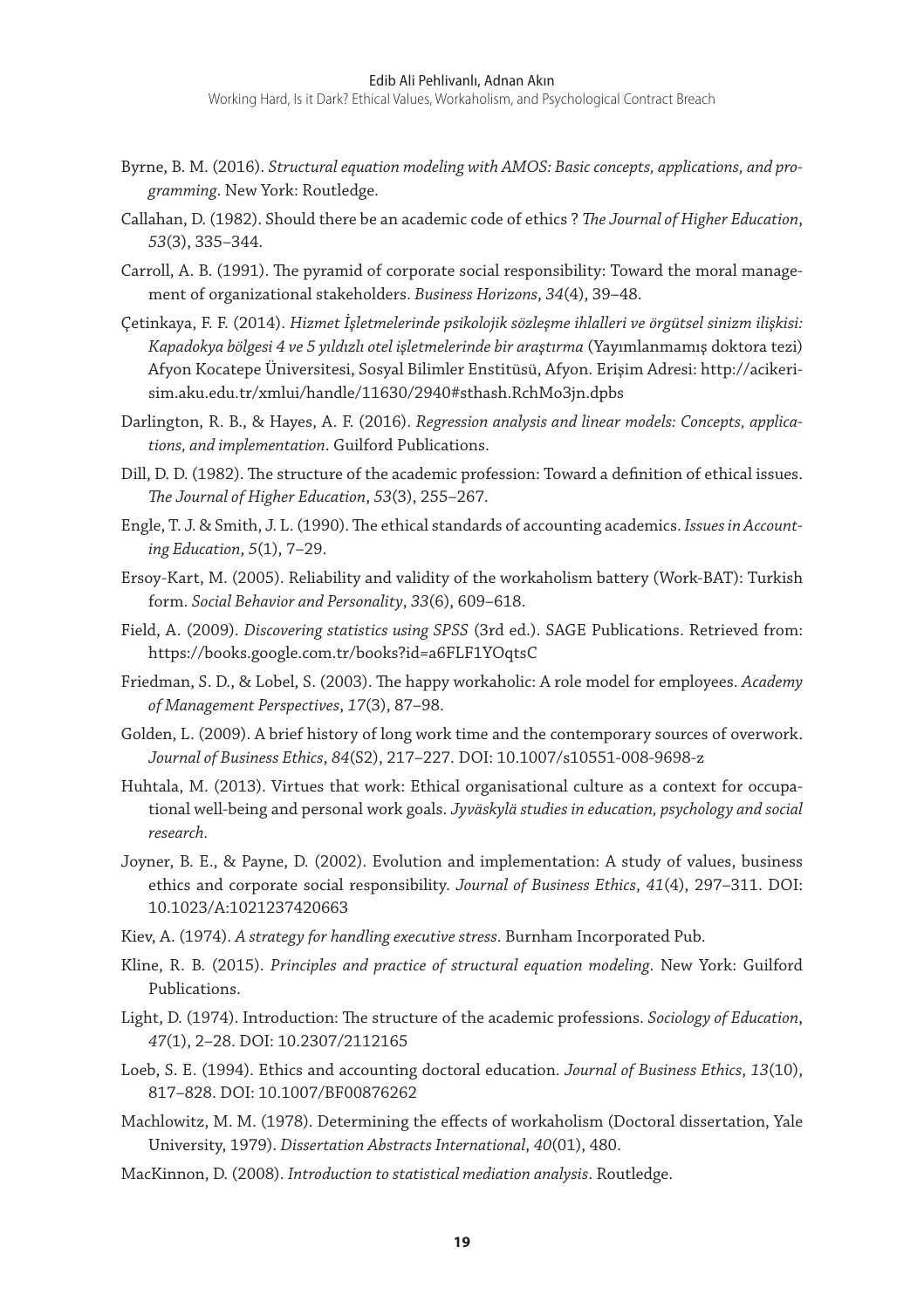- Mason, J. B., Bearden, W. O., & Richardson, L. D. (1990). Perceived conduct and professional ethics among marketing faculty. *Journal of the Academy of Marketing Science*, *18*(3), 185–197.
- McMillan, L. H. W., O'Driscoll, M. P., Marsh, N. V., & Brady, E. C. (2001). Understanding workaholism: Data synthesis, theoretical critique, and future design strategies. *International Journal of Stress Management*, *8*(2), 69–91. . Retrieved from: http://ezproxy.deakin.edu.au/ login?url=http://search.ebscohost.com/login.aspx?direct=true&db=cinref&AN=IJSM.H.FI. MCMILLAN.UWDSTC&site=ehost-live
- Meydan, C. H., & Şeşen, H. (2011). *Yapısal eşitlik modellemesi AMOS uygulamaları*. Detay Yayıncılık.
- Oates, W. E. (1968). On being a "Workaholic" A serious jest. *Pastoral Psychology*, *19*(8), 16–20. DOI: 10.1007/BF01785472
- Podsakoff, P. M., MacKenzie, S. B., Lee, J.-Y., & Podsakoff, N. P. (2003). Common method biases in behavioral research: A critical review of the literature and recommended remedies. *Journal of Applied Psychology*, *88*(5), 879.
- Porter, G. (2001). Workaholic tendencies and the high potential for stress among co-workers. *International Journal of Stress Management*, *8*(2), 147–164. DOI: 10.1023/A:1009581330960
- Porter, G. (2004). Work, work ethic, work excess. *Journal of Organizational Change Management*, *17*(5), 424–439. DOI: 10.1108/09534810410554461
- Robinson, S. L. (1996). Trust and breach of the psychological contract. *Administrative Science Quarterly*, *41*(4), 574-599.
- Robinson, S. L., & Rousseau, D. M. (1994). Violating the psychological contract: Not the exception but the norm. *Journal of Organizational Behavior*, *15*(3), 245–259. DOI: 10.1002/ job.4030150306
- Robinson, S. L., & Wolfe Morrison, E. (2000). The development of psychological contract breach and violation: A longitudinal study. *Journal of Organizational Behavior*, *21*(5), 525–546. DOI: 10.1002/1099-1379(200008)21:5<525::AID-JOB40>3.0.CO;2-T
- Rousseau, D. M. (1989). Psychological and implied contracts in organizations. *Employee Responsibilities and Rights Journal*, *2*(2), 121–139. DOI: 10.1007/BF01384942
- Schein, E. H. (1980). *Organizational psychology.* Prentice-Hall.
- Scott, K. S., Moore, K. S., & Miceli, M. P. (1997). An exploration of the meaning and consequences of workaholism. In *Human Relations* (Vol. 50, Issue 3, pp. 287–314). DOI: 10.1177/001872679705000304
- Sevim, O. (2014). Akademik etik değerler ölçeğinin geliştirilmesi. *Turkish Studies*, *9*(6), 943–957. Erişim Adresi: http://toad.edam.com.tr/sites/default/files/pdf/akademik-etik-degerler-olcegi-toad.pdf
- Shenas, D. G. (1994). An investigation of the ethical standards of information- systems academicians. *Kybernetes*, *23*, 27–46. DOI: 10.1108/03684929410071178
- Spence, J. T., & Robbins, A. S. (1992). Workaholism : Definition, measurement, and preliminary results. *Journal of Personality Assessment*, *58*(1), 160–178. DOI: 10.1207/s15327752jpa5801
- Suazo, M. M., & Turnley, W. H. (2010). Perceived organizational support as a mediator of the relations between individual differences and psychological contract breach. *Journal of Managerial Psychology*, *25*(6), 620–648. DOI: 10.1108/02683941011056969